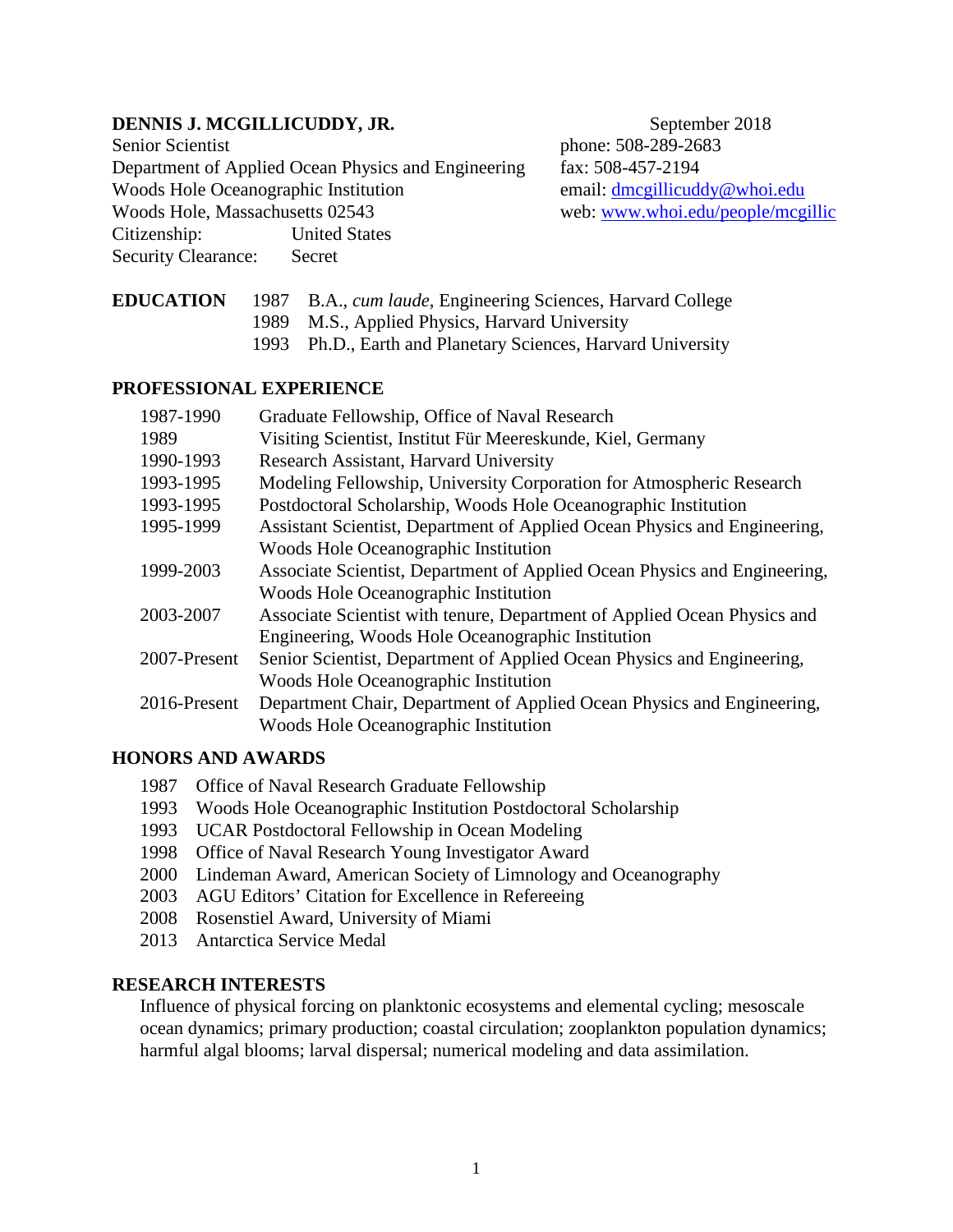# **PROFESSIONAL AFFILIATIONS**

Member, American Geophysical Union Member, American Meteorological Society Member, The Oceanography Society Member, American Society of Limnology and Oceanography

# **PROFESSIONAL ACTIVITIES**

| 1994-2002    | Scientific Steering Committee, U.S. Joint Global Ocean Flux Study                                                   |
|--------------|---------------------------------------------------------------------------------------------------------------------|
| 1996-1999    | <b>NSCAT Science Team</b>                                                                                           |
| 1997-Present | <b>SeaWiFS Science Team</b>                                                                                         |
| 1997-1998    | Ad hoc Committee on the Future for Ocean Biogeochemical Research                                                    |
| 1997-Present | NASA Earth Observing System Interdisciplinary Science Working Group                                                 |
| 1998         | Participant and white paper author in NSF decadal planning activity for Biological<br>Oceanography (OEUVRE)         |
| 1999-2001    | Organizing Committee, Ecological Determinants of Ocean Carbon Cycling                                               |
| 1999-2002    | National Ocean Partnership Program Committee on Oceanographic Information                                           |
|              | <b>Technology Infrastructure</b>                                                                                    |
| 1999-2004    | Organizing Committee, U.S. Surface Ocean - Lower Atmosphere Study                                                   |
| 2000         | Organizing Committee, Symposium on Harmful Marine Algae in the U.S.                                                 |
| 2000-2005    | Ocean Vector Winds Science Team                                                                                     |
| 2000-2008    | Editorial Advisory Board, Encyclopedia of Ocean Sciences                                                            |
| 2001         | Session Chair, The Oceanography Society Biennial Scientific Meeting                                                 |
| 2001-2003    | NSF Ocean Carbon Cycle Research Program Committee                                                                   |
| 2001-2002    | Co-Chair, Sargasso Sea Ocean/Atmosphere Observatory (S2O2)                                                          |
| 2003-2006    | Steering Committee, Biological Oceanography of Harmful Algal Blooms<br>(BOHAB)                                      |
| 2003-2005    | Steering Committee, U.S. National Plan for Algal Toxins and Harmful Algal<br><b>Blooms Workshop</b>                 |
| 2004-Present | Deputy Director, Woods Hole Center for Oceans and Human Health                                                      |
| 2004-2011    | Scientific Steering Committee, U.S. Global Ecosystem Dynamics Program                                               |
| 2004-2009    | Scientific Steering Committee, Global Ecology and Oceanography of Harmful<br><b>Algal Blooms</b>                    |
| 2005         | Convener of special session, EGS/AGU                                                                                |
| 2005         | <b>CIMAS Visiting Fellow</b>                                                                                        |
| 2006         | Acting Chair, U.S. National HAB Committee                                                                           |
| 2012-2013    | NSF Office of Polar Programs Advisory Committee                                                                     |
| 2013-2014    | <b>NSF Advisory Committee for Geosciences</b>                                                                       |
| 2013         | Organizing Committee, $7th$ U.S. HAB Symposium                                                                      |
| 2014         | Organizing Committee, Workshop for an International Research Program on the<br>Coupled North Atlantic-Arctic System |
| 2016-2018    | Ocean Carbon and Biogeochemistry Scientific Steering Committee                                                      |
| 2016-2018    | The Oceanography Society Council (At-Large Councilor)                                                               |

# **EDUCATIONAL ACTIVITIES**

- Teaching Assistant, "Introduction to Physical Oceanography," Harvard University, Fall 1988.
- Taught unit on Physical Oceanography in Biology Mega-Course, WHOI/MIT Joint Program, April 1994.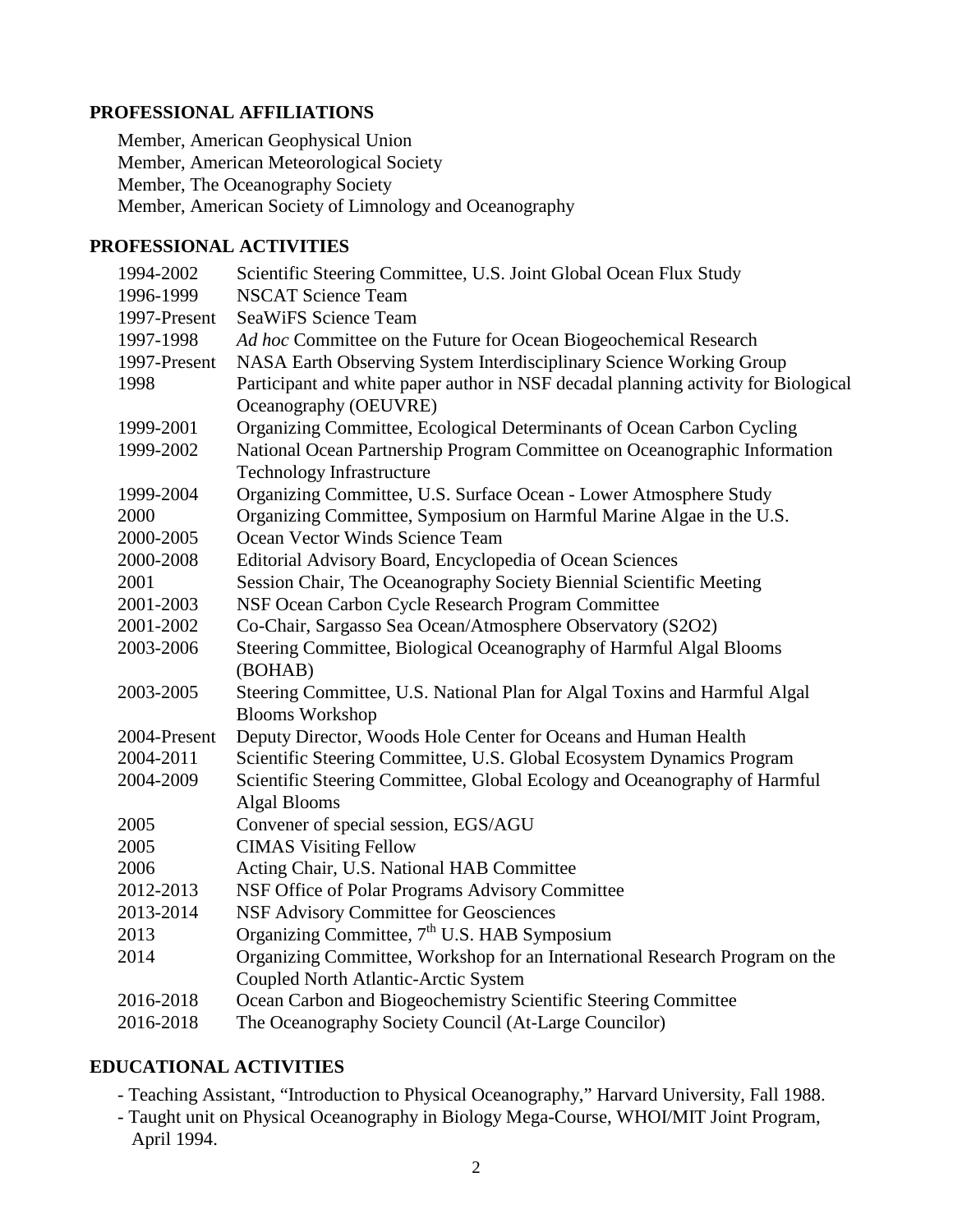- Co-taught "Topics in Quantitative Marine Science: Ocean Biological/Physical Interaction," WHOI/MIT Joint Program, Spring 2006.
- Co-taught "Topics in Quantitative Marine Science: Linking Models and Observations in Marine Planktonic Ecosystems," WHOI/MIT Joint Program, Spring 2008.
- Co-taught "Modeling the Biology and Physics of the Ocean," WHOI/MIT Joint Program, Spring 2013, Spring 2015.

## **EDUCATIONAL SUPERVISION**

Postdoctoral Fellows Xingwen Li (2003-2004) Ruoying He (2003-2004) Beatriz Mouriño Carballido (2003-2005) Alfredo Aretxabaleta (2006) Phillip Wallhead (2008-2010) Weifeng Gordon Zhang (2009-2011) Lourdes Velo-Suarez (2011-2013) Peter Gaube (2012-2014) Yizhen Li (2014-2016) Ute Hausmann (2016) Zuchuan Li (2017-2018)

Doctoral Students

Charles Stock, MIT/WHOI Joint Program (Principal advisor, 1998-2005) Elise Olson MIT/WHOI Joint Program (Principal advisor, 2008-2015) Suzi Clark, MIT/WHOI Joint Program (Co-advisor, 2017-present) Andrew Hirzel, MIT/WHOI Joint Program (Principal advisor, 2017-present)

Doctoral Students Thesis Committee Member Wendy Gentleman, Thayer School of Engineering, Dartmouth College (1997-1999) Walter Cho, MIT/WHOI Joint Program (2005-2008) Yizhen Li, NCSU (2010-2012) Peter Zhang, Rutgers University (2011-2014) Christian Petitpas, University of Massachusetts Dartmouth (2011-2015) Stefanie Mack, Old Dominion University (2013-2016) Jay Brett, MIT/WHOI Joint Program (2014-2018) Camrin Braun, MIT/WHOI Joint Program (2015-2018)

Masters Students Erin Sweeney, MIT/WHOI Joint Program (Co-advisor, 1998-2001)

Masters Students Thesis Committee Member Caixia Wang, MIT/WHOI Joint Program (1998-1999) Qingling Du (2004-2005)

Undergraduate Students Thesis Committee Member Christian Casillas, Harvard College (1997-1998)

Summer Student Fellows Peter Hlavaty, Lafayette College (1997) Joanna Siudak, University of Gdansk, Poland (1998)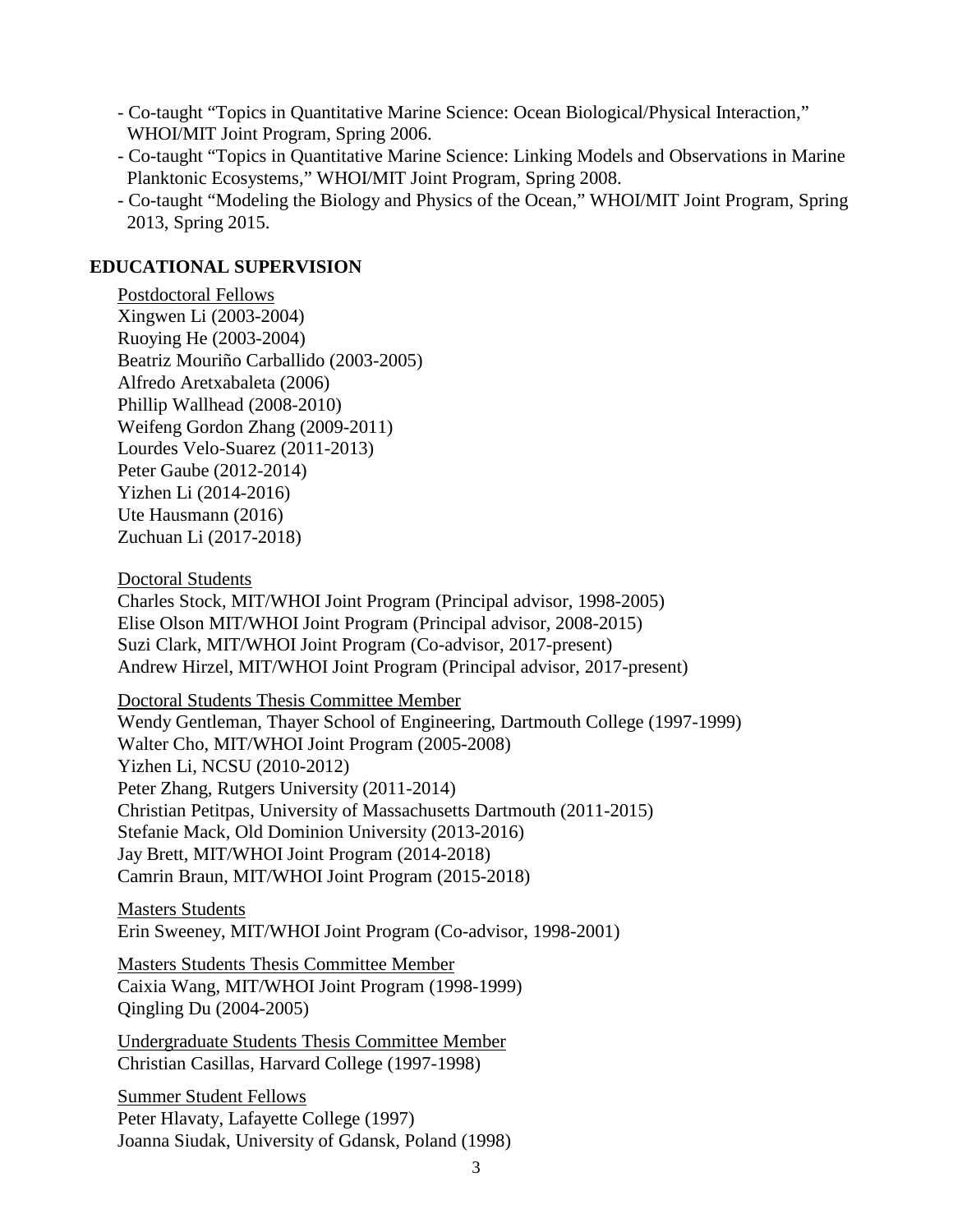Andrew Thompson, Dartmouth College (1999)

Guest Students Aoife Ni Rathaille (2005) Ilaria Nardello (2005) Michael Oats (2011-2012)

### **INTERNAL SERVICE**

| 1996         | <b>AOPE Department Seminar Coordinator</b>                               |
|--------------|--------------------------------------------------------------------------|
| 1996-1997    | <b>WHOI Strategic Planning Committee</b>                                 |
| 1997-999     | <b>WHOI Staff Committee</b>                                              |
| 1998-Present | <b>WHOI</b> Partnership Program                                          |
| 2000         | <b>AOPE Department Chair Search Committee</b>                            |
| 2000-Present | <b>WHOI Summer Student Fellow Lecture Series</b>                         |
| 2001         | <b>WHOI Associates Summer Science Supper Lecture</b>                     |
| 2001-2003    | Ocean Life Institute Advisory Council                                    |
| 2001-2003    | <b>WHOI</b> Internet-2 Working Group                                     |
| 2002         | Ad Hoc Committee for Assessment of Offering a Master's Degree in Applied |
|              | Ocean Science and Policy, Andy Solow, chair                              |
| 2003-2005    | <b>AOPE Postdoc Coordinator</b>                                          |
| 2004         | <b>Bigelow Medal Nominating Committee</b>                                |
| 2005-2014    | <b>Coastal Ocean Institute Advisory Committee</b>                        |
| 2010         | Joint Committee on Physical Oceanography, General Exam Committee         |
| 2010-2011    | MIT/WHOI Joint Program Strategic Planning Committee                      |
| 2011         | <b>AOPE Recruitment Committee (Chair)</b>                                |
| 2015         | <b>WHOI Presidential Search Committee</b>                                |
| 2015-2016    | WHOI task force on business analytics                                    |
| 2015-2016    | WHOI task force for Navy issues                                          |
| 2017-Present | <b>WHOI Strategic Marketing Task Force</b>                               |
| 2018         | Search Committee (co-Chair) Vice President for Advancement and Chief     |
|              | Marketing Officer                                                        |
| 2018         | Search Committee for Director of Marine Operations                       |

### **FIELD RESEARCH EXPERIENCE**

| 2018 | AR29 R/V <i>Neil Armstrong</i> (Chief Scientist)                                           |
|------|--------------------------------------------------------------------------------------------|
|      | Investigated physical, biological, and chemical dynamics at the shelf break front south of |
|      | New England.                                                                               |
| 0.12 | MDD42.04. D37.11.1.1.1.0.1.1<br>$\sqrt{21}$ . $\sqrt{21}$ . $\sqrt{21}$                    |

- 2012 NBP12-01 R/V *Nathaniel B. Palmer* (Chief Scientist) Investigated processes regulating iron supply in the Ross Sea.
- 2011 OC471, R/V *Oceanus* (Chief Scientist) Measured the distribution, abundance, and nitrogen fixation rates of *Trichodesmium* spp. together with the hydrodynamic environment in the western North Atlantic.
- 2010 OC469, R/V *Oceanus* (Chief Scientist) Same objectives as OC471.
- 2010 OC460, R/V *Oceanus* (Chief Scientist) Conducted synoptic mapping of *Alexandrium fundyense*, hydrography, and velocity on Georges Bank and in the Gulf of Maine.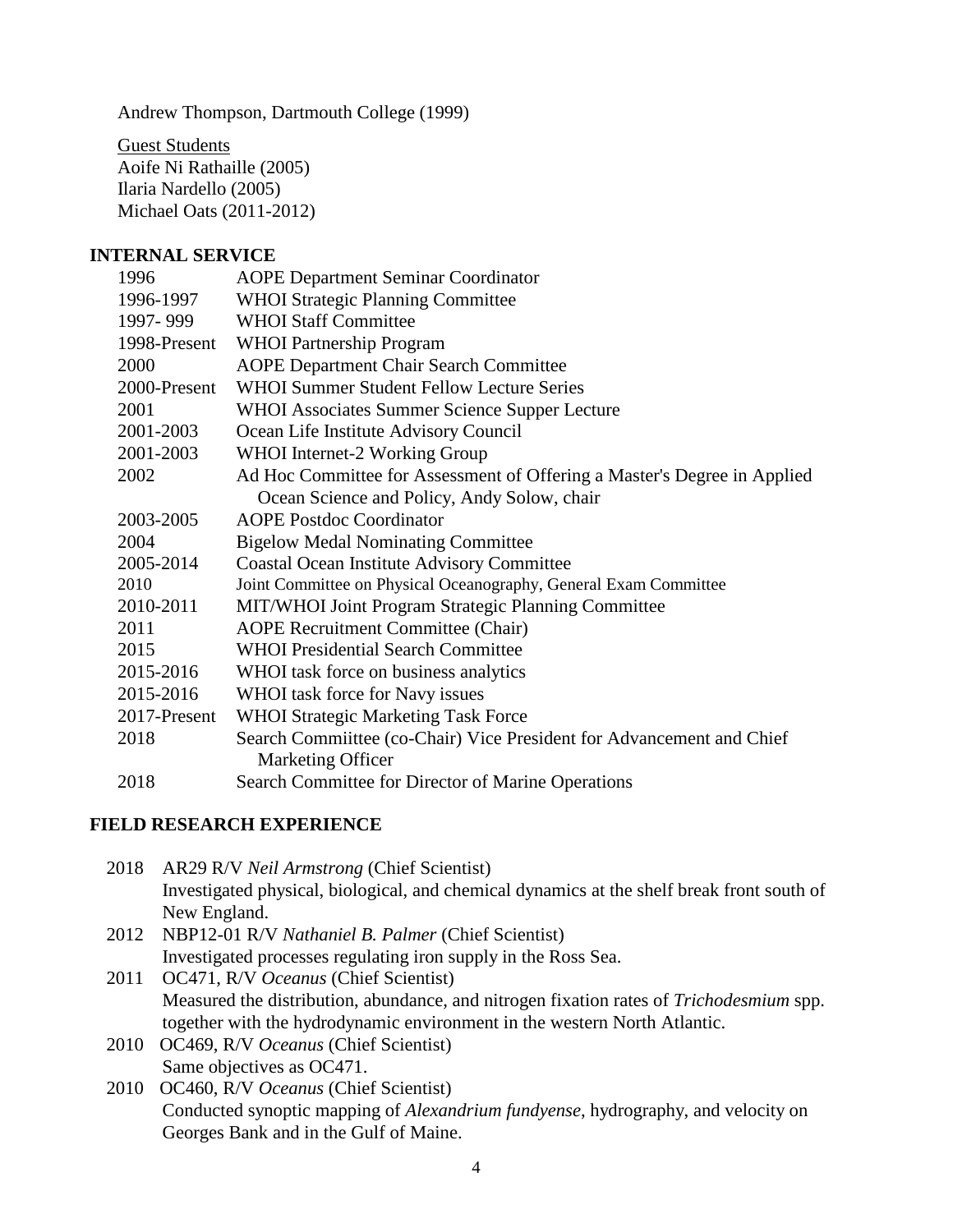|      | 2010 EN476, R/V Endeavor (Chief Scientist)                                                    |
|------|-----------------------------------------------------------------------------------------------|
|      | Same objectives as OC460.                                                                     |
| 2010 | OC465, R/V Oceanus (Chief Scientist)                                                          |
|      | Same objectives as OC460.                                                                     |
| 2010 | OC467, R/V Oceanus (Chief Scientist)                                                          |
|      | Same objectives as OC460.                                                                     |
| 2009 | TI383, R/V Tioga (Chief Scientist)                                                            |
|      | Conducted rapid response sampling of an extreme Alexandrium fundyense bloom in the Gulf       |
|      | of Maine.                                                                                     |
| 2009 | TI386, R/V Tioga (Chief Scientist)                                                            |
|      | Same objectives as TI383.                                                                     |
|      | 2008 EN451, R/V Endeavor (Chief Scientist)                                                    |
|      | Conducted synoptic mapping of <i>Alexandrium fundyense</i> , hydrography, and velocity in the |
|      | Gulf of Maine and Bay of Fundy.                                                               |
| 2008 | EN448, R/V Endeavor (Chief Scientist)                                                         |
|      | Conducted synoptic mapping of Alexandrium fundyense, hydrography, and velocity on             |
|      | Georges Bank.                                                                                 |
| 2008 | OC447, R/V Oceanus (Chief Scientist)                                                          |
|      | Conducted synoptic mapping of Alexandrium fundyense, hydrography, and velocity in the         |
|      | Gulf of Maine and Georges Bank.                                                               |
| 2008 | OC445, R/V Oceanus (Chief Scientist)                                                          |
|      | Same objectives as OC447.                                                                     |
| 2007 | EN437, R/V Endeavor (Chief Scientist)                                                         |
|      | Conducted synoptic mapping of Alexandrium fundyense, hydrography, and velocity in the         |
|      | coastal ocean from Massachusetts Bay to the Bay of Fundy and Georges Bank.                    |
|      | 2007 EN435, R/V Endeavor (Chief Scientist)                                                    |
|      | Same objectives as EN437.                                                                     |
| 2006 | OC425, R/V Oceanus (Chief Scientist)                                                          |
|      | Conducted synoptic mapping of Alexandrium fundyense, hydrography, and velocity in the         |
|      | coastal ocean from Massachusetts Bay to the Bay of Fundy.                                     |
| 2006 | KN182-15b, R/V Knorr                                                                          |
|      | Participated in underway Video Plankton Recorder survey while in transit from Panama to       |
|      | Woods Hole. Used satellite altimetry to guide survey track through mesoscale features of      |
|      | interest.                                                                                     |
| 2005 | OC412, R/V Oceanus (Chief Scientist)                                                          |
|      | Conducted synoptic mapping of <i>Alexandrium fundyense</i> , hydrography, and velocity in the |
|      | coastal ocean from Massachusetts Bay to the Bay of Fundy.                                     |
| 2005 | Tioga 96 (Chief Scientist)                                                                    |
|      | Conducted synoptic mapping of Alexandrium fundyense, hydrography, and velocity in the         |
|      | coastal ocean from Cape Cod Bay to Cape Ann (NOAA rapid response sampling).                   |
| 2005 | OC415-1, R/V Oceanus (Chief Scientist)                                                        |
|      | Led a multidisciplinary study to assess the impacts of eddies and mixing on plankton          |
|      | community structure and biogeochemical cycling in the Sargasso Sea.                           |
| 2005 | OC415-3, R/V Oceanus (Chief Scientist)                                                        |
|      | Same objectives as OC415-1.                                                                   |
| 2004 | OC404-1, R/V Oceanus (Chief Scientist)                                                        |
|      | Same objectives as OC415-1.                                                                   |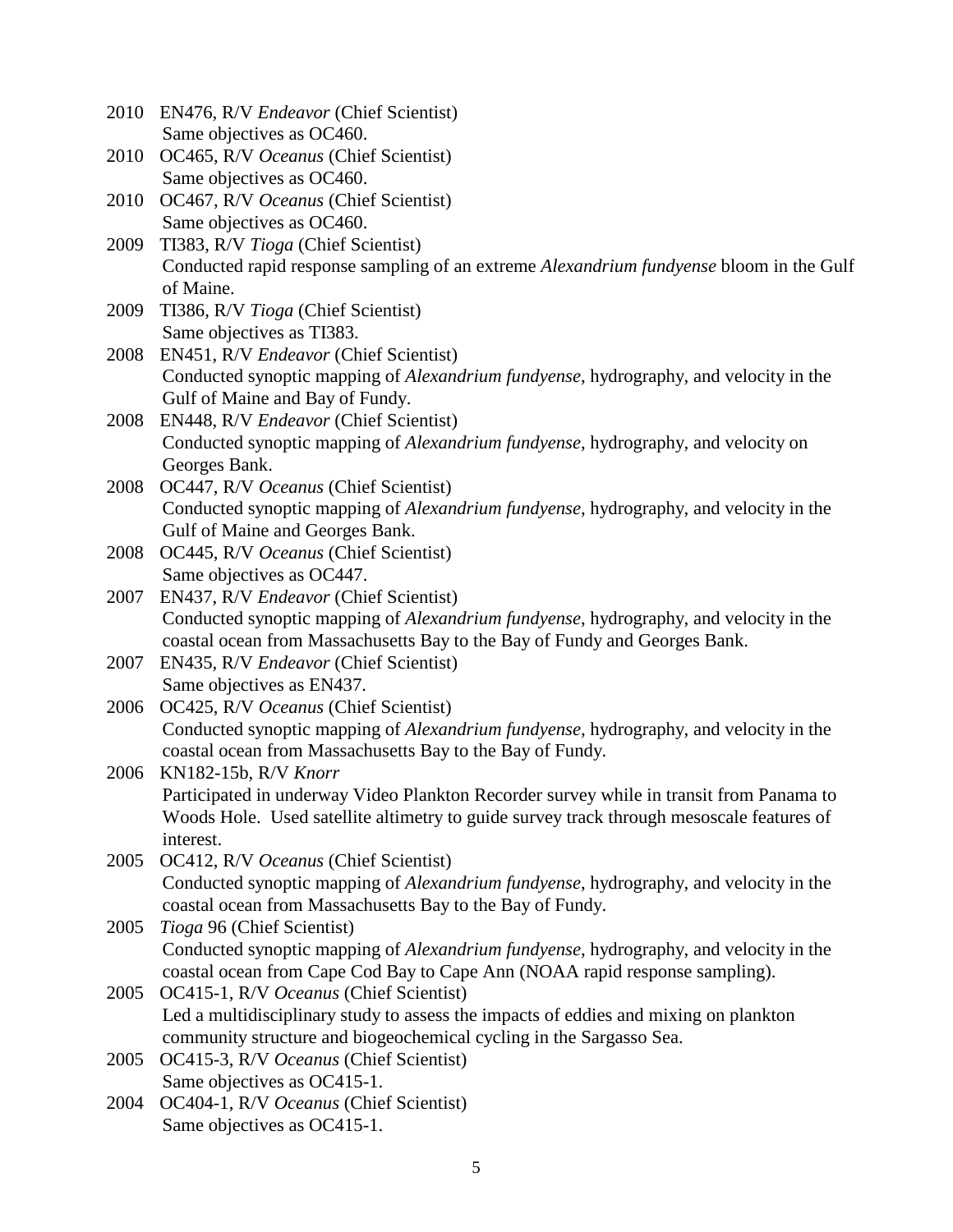2004 OC404-4, R/V *Oceanus* (Chief Scientist) Same objectives as OC415-1.

- 2004 OC402, R/V *Oceanus* (Chief Scientist) Conducted synoptic mapping of *Alexandrium fundyense*, hydrography, and velocity in the coastal current offshore of Casco and Penobscot Bays; velocity measurements were assimilated into a circulation model to provide real-time nowcasts and forecasts of the flow field.
- 2003 OC391, R/V *Oceanus* (Chief Scientist) Same objectives as OC402.

2001 EN361, R/V *Endeavor* Used hydrography, satellite altimetry, and AVHRR imagery to guide mesoscale sampling of phytoplankton populations in the Sargasso Sea.

1999 EN323, R/V *Endeavor* Conducted real time nowcasting and forecasting of the currents on Georges Bank; assimilated species-level biological data from the Video Plankton Recorder into the circulation fields.

- 1999 EN324, R/V *Endeavor* Same objectives as EN323.
- 1996 BVAL16, R/V *Weatherbird II* Conducted mesoscale hydrographic survey of physical and biogeochemical properties near Bermuda.

1988 CI8809, R/V *Columbus Iselin* Conducted a synoptic mapping of the mesoscale eddy field near Bermuda; provided real time dynamical forecasts of the flow field while at sea in support of a suite of biological experiments.

- 1988 R/V *Jere Chase* Conducted a hydrographic section across the mouth of the Boston Harbor.
- 1986 KN122, R/V *Knorr* Assisted in nitrogen isotope analysis of selected zooplankton and particulate matter collected in and around warm core ring 86-A.

1985 OPTOMA XVI-AI, R/V *Acania* Participated in a hydrographic survey of the shelf and slope waters inshore of the NOCAL region of the California Current System from Pt. Reyes to Cape Mendocino; responsibilities included data acquisition and analysis.

# **REFEREED JOURNAL PUBLICATIONS**

- 1. Robinson, A.R., **McGillicuddy**, **D.J.**, Calman, J., Ducklow, H.W., Fasham, M.J.R., Hoge, F.E., Leslie, W.G., McCarthy, J.J., Podewski, S., Porter, D.L., Saure, G., and J.A. Yoder, 1993. Mesoscale and upper ocean variabilities during the 1989 JGOFS bloom study. *Deep-Sea Research*, **40**(1), 9-35.
- 2. **McGillicuddy, D.J.**, 1995. One dimensional numerical simulation of new primary production: Lagrangian and Eulerian formulations. *Journal of Plankton Research*, **17**(2), 405-412.
- 3. **McGillicuddy, D.J.**, McCarthy, J.J., and A.R. Robinson, 1995a. Coupled physical and biological modeling of the spring bloom in the North Atlantic: I. Model formulation and one dimensional bloom processes. *Deep-Sea Research*, **42**(8), 1313-1357.
- 4. **McGillicuddy, D.J.**, Robinson, A.R., and J.J. McCarthy, 1995b. Coupled physical and biological modeling of the spring bloom in the North Atlantic: II. Three dimensional bloom and post-bloom processes. *Deep-Sea Research*, **42**(8), 1359-1398.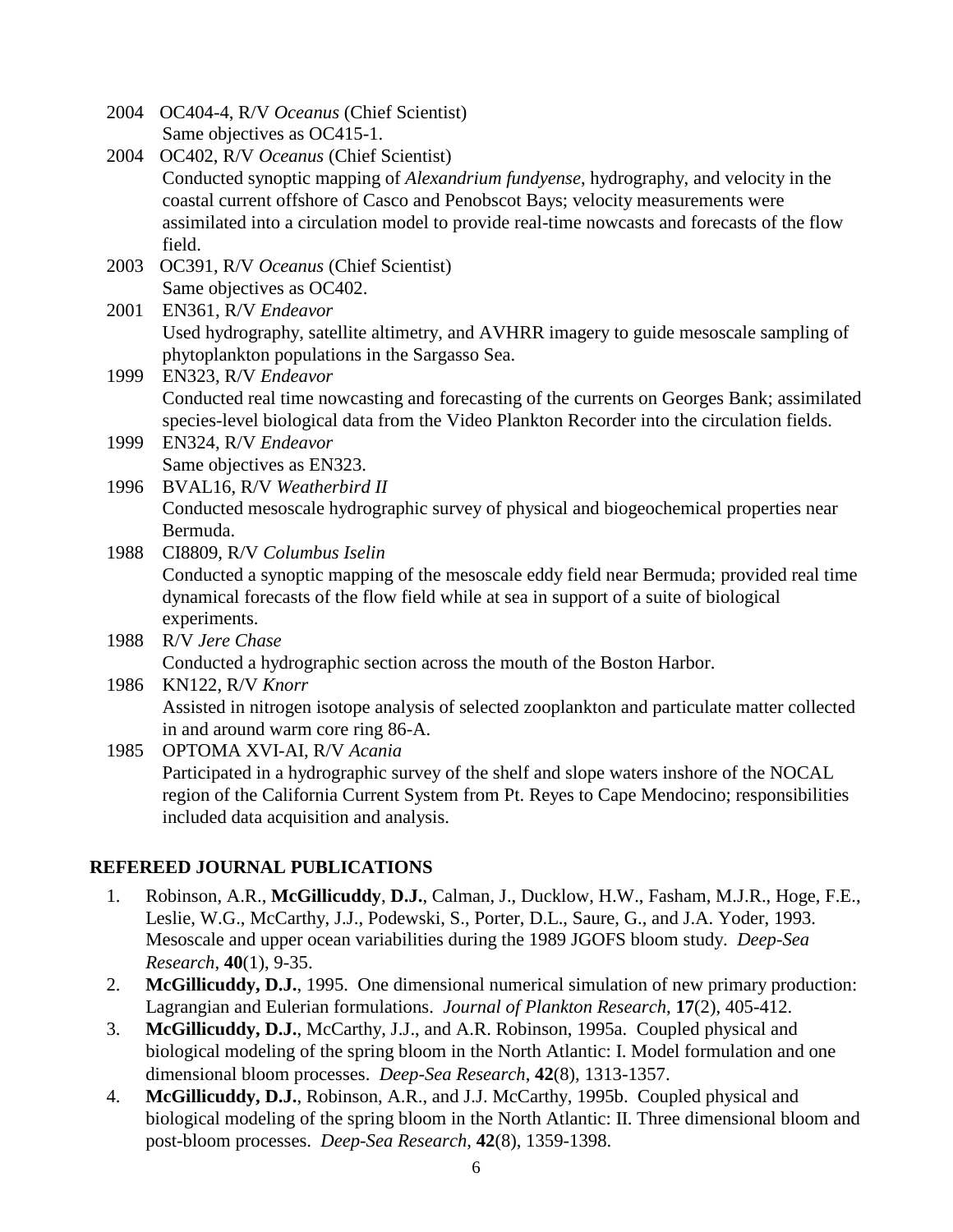- 5. Muller-Karger, F., Richardson, P.L., and **D.J. McGillicuddy**, 1995. On the offshore dispersal of the Amazon's Plume in the North Atlantic. *Deep-Sea Research*, **42**(11/12), 2127-2137.
- 6. **McGillicuddy, D.J.** and A.R. Robinson, 1997a. Eddy induced nutrient supply and new production in the Sargasso Sea. *Deep-Sea Research*, **44**(8), 1427-1450.
- 7. **McGillicuddy, D.J.** and A.R. Robinson, 1997b. Interaction between the oceanic mesoscale and the surface mixed layer. *Dynamics of Atmospheres and Oceans,* **27**, 549-574.
- 8. Lynch, D.R., Gentleman, W.C., **McGillicuddy, D.J.**, and C.S. Davis, 1998. Biological/physical simulations of *Calanus finmarchicus* population dynamics in the Gulf of Maine. *Marine Ecology Progress Series*, **169**, 189-210.
- 9. **McGillicuddy, D.J.**, Robinson, A.R., Siegel, D.A., Jannasch, H.W., Johnson, R., Dickey, T.D., McNeil, J., Michaels, A.F., and A.H. Knap, 1998a. Influence of mesoscale eddies on new production in the Sargasso Sea. *Nature*, **394**, 263-265.
- 10. **McGillicuddy, D.J.**, Lynch, D.R., Moore, A.M., Gentleman, W.C., Davis, C.S., and C.J. Meise, 1998b. An adjoint data assimilation approach to diagnosis of physical and biological controls on *Pseudocalanus* spp. in the Gulf of Maine - Georges Bank region. *Fisheries Oceanography*, **7**(3/4), 205-218.
- 11. **McGillicuddy, D.J.**, Johnson, R.J., Siegel, D.A., Michaels, A.F., Bates, N.R., and A.H. Knap, 1999. Mesoscale variations of biogeochemical properties in the Sargasso Sea. *Journal of Geophysical Research*, **104**(C6), 13,381-13,394.
- 12. McNeil, J.D., Jannasch, H.W., Dickey, T.D., **McGillicuddy, D.J.**, Brzezinski, M. and C.M. Sakamoto, 1999. New chemical, bio-optical and physical observations of upper ocean response to the passage of a mesoscale eddy off Bermuda. *Journal of Geophysical Research*, **104**(C7), 15,537-15,548.
- 13. Siegel, D.A., **McGillicuddy, D.J.** and E.A. Fields, 1999. Mesoscale eddies, satellite altimetry and new production in the Sargasso Sea. *Journal of Geophysical Research*, **104**(C6), 13,359- 13,379.
- 14. Bucklin, A., Guarnieri, M., **McGillicuddy, D.J.** and R.S. Hill, 2001. Spring-summer evolution of *Pseudocalanus* spp. abundance on Georges Bank based on molecular discrimination of *P. moultoni* and *P. newmani*. *Deep-Sea Research II*, **48**, 589-608.
- 15. Garcon, V.C., Oschlies, A., Doney, S.C., **McGillicuddy, D.J.** and J. Waniek, 2001. The role of mesoscale variability on plankton dynamics in the North Atlantic. *Deep-Sea Research II,* **48**, 2199-2226.
- 16. Lynch, D.R. and **D.J. McGillicuddy**, 2001. Objective analysis for coastal regimes. *Continental Shelf Research,* **21**, 1299-1315.
- 17. Marine Zooplankton Colloquium 2 (G.A. Paffenhöfer and 41 others), 2001. Future marine zooplankton research ─ a perspective. *Marine Ecology Progress Series,* **222**, 297-308.
- 18. **McGillicuddy, D.J.** and V.K. Kosnyrev, 2001. Dynamical Interpolation of Mesoscale Flows in the Topex/Poseidon Diamond Surrounding the U.S. JGOFS Bermuda Atlantic Time-series Site. *Journal of Geophysical Research*, **106**(C8), 16,641-16,656.
- 19. **McGillicuddy, D.J.**, Kosnyrev, V.K., Ryan, J.P. and J.A. Yoder, 2001a. Covariation of mesoscale ocean color and sea surface temperature patterns in the Sargasso Sea. *Deep-Sea Research II*, **48**, 1823-1836.
- 20. **McGillicuddy, D.J.**, Lynch, D.R., Wiebe, P., Runge, J., Durbin, E.G., Gentleman, W.C., and C.S. Davis, 2001b. Evaluating the synopticity of the U.S. Globec Georges Bank Broad-scale sampling pattern with Observational System Simulation Experiments. *Deep-Sea Research II,* **48**, 483-499.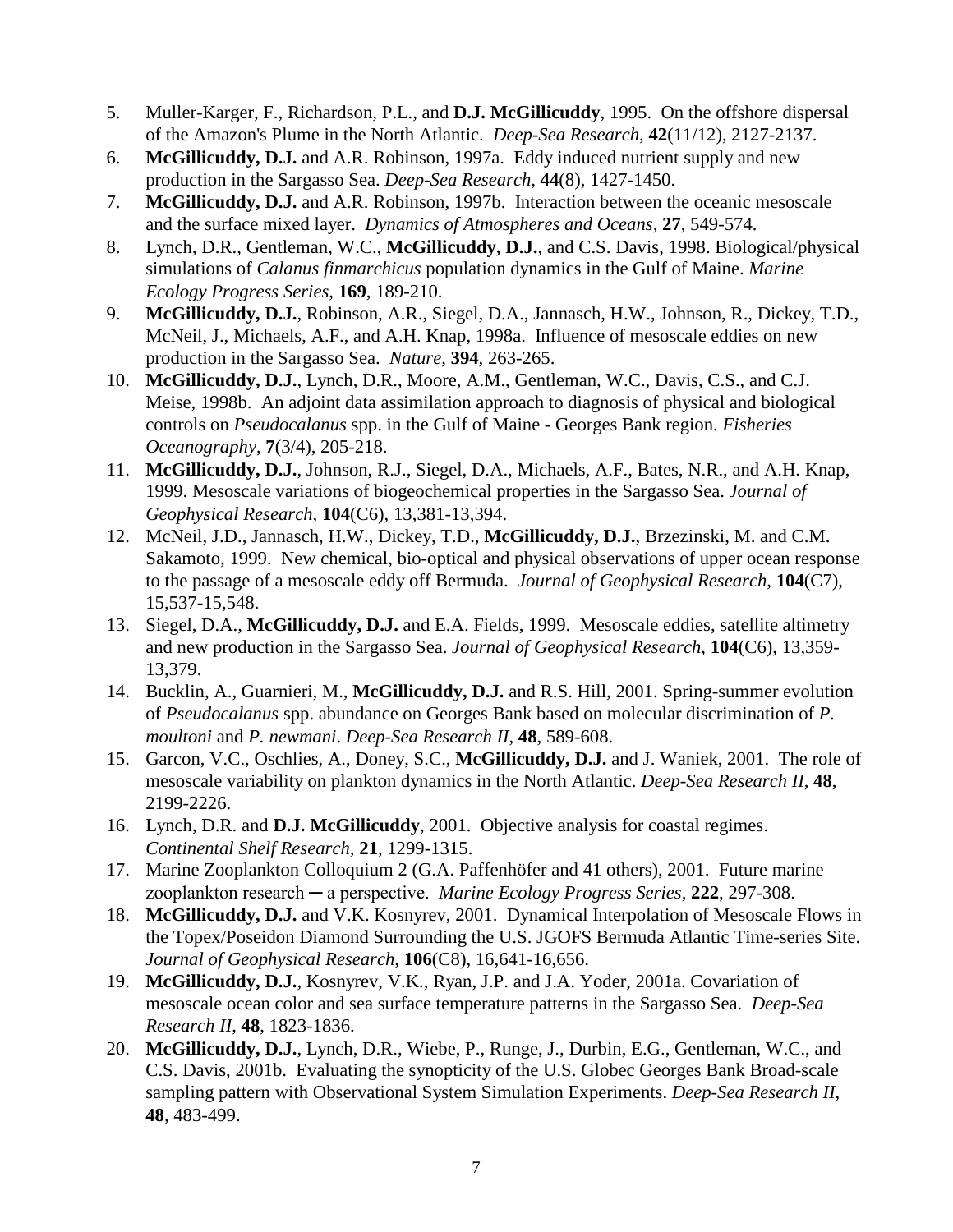- 21. Flierl, G.R. and **D.J. McGillicuddy**, 2002. Mesoscale and submesoscale physical-biological interactions. In: Biological-Physical Interactions in the Sea, A.R. Robinson, J.J. McCarthy and B.J. Rothschild, eds. *The Sea*, Volume **12**. John Wiley and Sons, Inc., New York, 113-185.
- 22. Hetland, R.D., **McGillicuddy, D.J.** and R.P. Signell, 2002. Cross-frontal entrainment of plankton into a buoyant plume: the frog tongue mechanism. *Journal of Marine Research*, **60**, 763-777.
- 23. **McGillicuddy, D.J.** and A. Bucklin, 2002. Intermingling of two *Pseudocalanus* species on Georges Bank. *Journal of Marine Research*, **60**, 583-604.
- 24. Goldman, J.C. and **D.J. McGillicuddy,** 2003. Effect of large marine diatoms growing at low light on episodic new production. *Limnology and Oceanography*, **48**, 1176-1182.
- 25. **McGillicuddy, D.J.**, Anderson, L.A., Doney, S.C., and M.E. Maltrud, 2003. Eddy-driven sources and sinks of nutrients in the upper ocean: results from a 0.1 degree resolution model of the North Atlantic. *Global Biogeochemical Cycles*, **17**(2), 1035, doi:10.1029/2002GB001987.
- 26. **McGillicuddy, D.J.**, Signell, R.P., Stock, C.A., Keafer, B.A., Keller, M.D., Hetland, R.D. and D.M. Anderson, 2003. A mechanism for offshore initiation of harmful algal blooms in the coastal Gulf of Maine. *Journal of Plankton Research*, **25**(9), 1131-1138.
- 27. Shulman, I., Haddock, S., **McGillicuddy, D.J.**, Paduan, J. and P. Bissett, 2003. Numerical modeling of bioluminescence on the coastal ocean. *Journal of Atmospheric and Oceanic Technology*, **20**, 1060-1068.
- 28. Sweeney, E.N., **McGillicuddy, D.J.** and K.O. Buesseler, 2003. Biogeochemical impacts due to mesoscale eddy activity in the Sargasso Sea as measured at the Bermuda Atlantic Time Series (BATS) site. *Deep-Sea Research II*, **50**, 3017-3039.
- 29. Proehl, J.A., Lynch, D. R., **McGillicuddy, D.J.** and J.R. Ledwell, 2005. Modeling turbulent dispersion on the North Flank of Georges Bank using Lagrangian Particle Methods. *Continental Shelf Research*, **25**, 875-900.
- 30. **McGillicuddy, D.J.**, Anderson, D.M., Lynch, D.R. and D.W. Townsend, 2005. Mechanisms regulating the large-scale seasonal fluctuations in *Alexandrium fundyense* populations in the Gulf of Maine. *Deep-Sea Research II*, **52**, 2698-2714.
- 31. **McGillicuddy, D.J.**, Anderson, D.M., Solow, A.R., and D.W. Townsend, 2005. Interannual variability of *Alexandrium fundyense* abundance and shellfish toxicity in the Gulf of Maine. *Deep-Sea Research II,* **52**, 2843-2855.
- 32. He, R., **McGillicuddy, D.J.**, Lynch, D.R., Smith, K.W., Stock, C.A. and J.P. Manning, 2005. Data assimilative hindcast of the Gulf of Maine coastal circulation. *Journal of Geophysical Research*, **110**, C10011, doi:10.1029/2004JC002807.
- 33. Stock, C.A., **McGillicuddy, D.J.**, Solow, A.R. and D.M. Anderson, 2005. Evaluating hypotheses for initiation and development of *Alexandrium fundyense* blooms in the western Gulf of Maine using coupled physical-biological model. *Deep-Sea Research II*, **52**, 2715-2744.
- 34. Anderson, D.M., Stock, C.A., Keafer, B.A., Bronzino, A., **McGillicuddy, D.J.**, Keller, M.D., Thompson, B., Matrai, P.A. and J. Martin, 2005. *Alexandrium fundyense* cyst dynamics in the Gulf of Maine. *Deep-Sea Research II*, **52**, 2522-2542.
- 35. Keafer, B.A., Churchill, J.H., **McGillicuddy, D.J.**, and D.M. Anderson, 2005. Bloom development and transport of toxic *Alexandrium fundyense* populations within a nearshore coastal plume in the Gulf of Maine. *Deep-Sea Research II,* **52**, 2674-2697.
- 36. Shulman, I., **McGillicuddy, D.J.**, Moline, M.A., Haddock, S.H.D., Kindle, J.C., Nechaev, D., and M.W. Phelps, 2005. Bioluminescence intensity modeling and sampling strategy optimization. *Journal of Atmospheric and Oceanic Technology*, **22**, 1267-1281.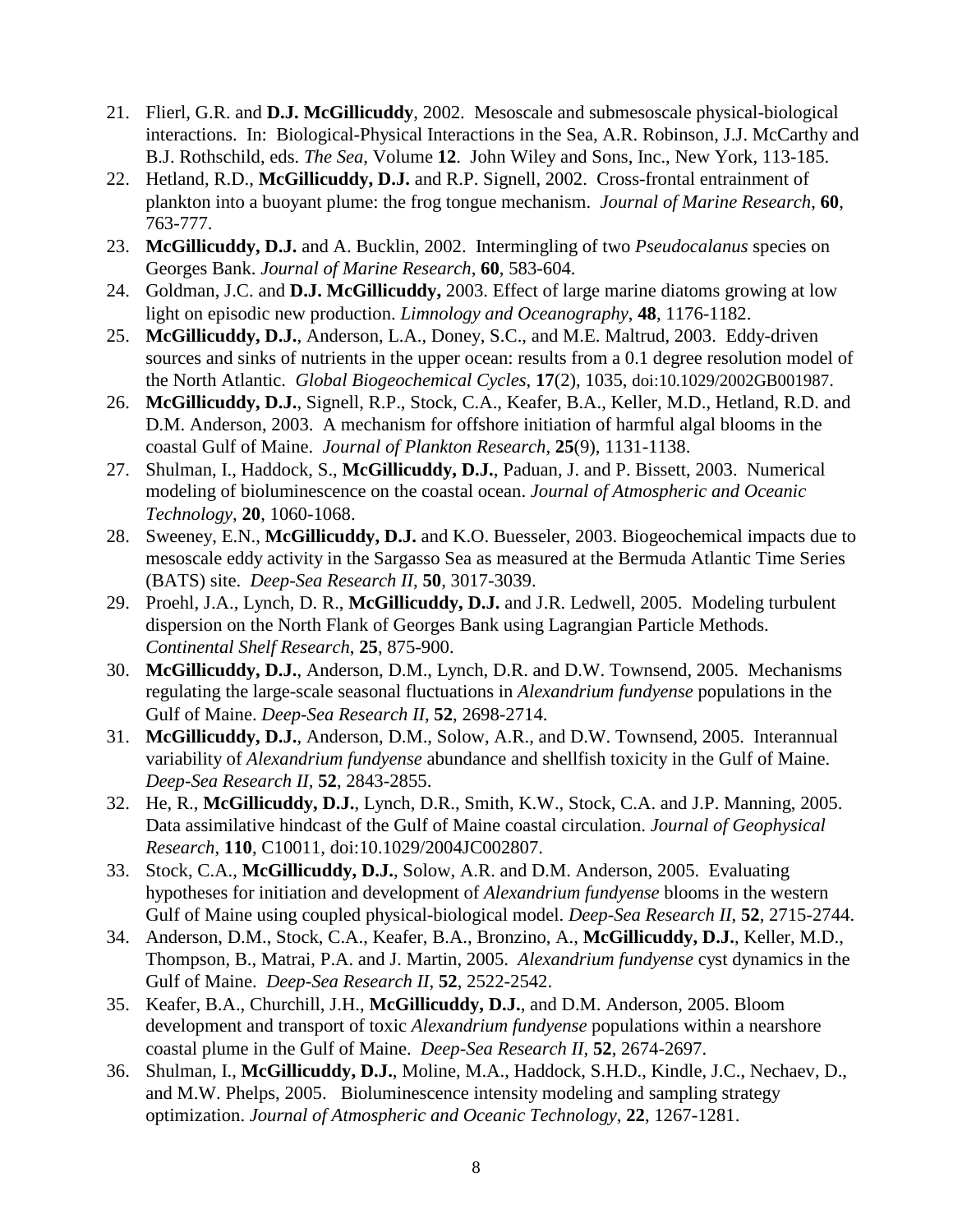- 37. Anderson, D.M., Keafer, B.A., **McGillicuddy, D.J**., Mickelson, M.J., Keay, K.E., Libby, P.S., Manning, J.P., Mayo, C.A., Whittaker, D.K., Hickey, J.M., He, R., Lynch, D.R. and K.W. Smith, 2005. Initial observations on the 2005 *Alexandrium fundyense* bloom in southern New England: general patterns and mechanisms. *Deep-Sea Research II*, **52**, 2856-2876.
- 38. Sedwick, P.N., Church, T.M., Bowie, A.R., Marsay, C.M., Ussher, S.J., Achilles, K.M., Lethaby, P.J., Johnson, R.J., Sarin, M.M., and **D.J. McGillicuddy** 2005. Iron in the Sargasso Sea (Bermuda Atlantic Time-series Study region) during summer: Eloian imprint, spatiotemporal variability, and ecological implications. *Global Biogeochemical Cycles,* **19,** GB4006, doi:10.1029/2004GB002445.
- 39. Davis, C.S. and **D. J. McGillicuddy**, 2006. Transatlantic Abundance of the N<sub>2</sub>-Fixing Colonial Cyanobacterium *Trichodesmium*. *Science*, **312**, 1517-1520.
- 40. Mouriño Carballido, B. and **D.J. McGillicuddy,** 2006. Mesoscale variability in the metabolic balance of the Sargasso Sea. *Limnology and Oceanography,* **51**(6), 2675-2689.
- 41. Li, X., **McGillicuddy, D.J.**, Durbin, E.G., and P.H. Wiebe, 2006. Biological control of the vernal population increase of *Calanus finmarchicus* on Georges Bank. *Deep-Sea Research II*, **53**(23-24), 2632-2655, doi:10.1016/j.dsr2.2006.08.011.
- 42. **McGillicuddy, D.J.**, Anderson, L.A., Bates, N.R., Bibby, T., Buesseler, K.O., Carlson, C.A., Davis, C.S., Ewart, C., Falkowski, P.G., Goldthwait, S.A., Hansell, D.A., Jenkins, W.J., Johnson, R., Kosnyrev, V.K., Ledwell, J.R., Li, Q.P., Siegel, D.A. and D.K. Steinberg, 2007. Eddy/Wind Interactions Stimulate Extraordinary Mid-Ocean Plankton Blooms. *Science*, **316**, 1021-1026.
- 43. Friedrichs, M.A.M., Anderson, L.A., Armstrong, R., Chai, F., Christian, J., Doney, S., Dunne, J., Fujji, M., Hood, R., **McGillicuddy, D.J.**, Schartau, M., Spitz, Y. and J. Wiggert. 2007 Assessment of skill and portability in regional marine biogeochemical models: the role of multiple planktonic groups. *Journal of Geophysical Research*, **112**, C08001, doi:10.1029/2006JC003852.
- 44. Ralston, D.K., **McGillicuddy, D.J.** and D.W. Townsend, 2007. Asynchronous vertical migration and bimodal distribution of motile phytoplankton. *Journal of Plankton Research*, **29**(9), 803-821.
- 45. Stock, C.A., **McGillicuddy, D.J.**, Anderson, D.M., Solow, A.M. and R.P Signell, 2007. Blooms of the toxic dinoflagellate *Alexandrium fundyense* in the western Gulf of Maine in 1993 and 1994: A comparative modeling study. *Continental Shelf Research*, **27**, 2486-2512.
- 46. **McGillicuddy, D.J.,** Ledwell, J.R., L.A. Anderson, 2008. Response to comment on "Eddy/Wind Interactions Stimulate Extraordinary Mid-Ocean Plankton Bloom." *Science*, **320**, 448c, doi:10.1126/science.1148974
- 47. Buesseler, K.O., Lamborg, C., Cai, P., Escoube, R., Johnson, R., Pike, S., Masque, P., **McGillicuddy, D.J.** and E. Verdeny, 2008. Particle fluxes associated with mesoscale eddies in the Sargasso Sea. *Deep-Sea Research II*, **55**(10-13), 1426-1444.
- 48. Ewart, C.S., Meyers, M.K., Wallner, E., **McGillicuddy, D.J.** and C.A. Carlson, 2008. Microbial dynamics in cyclonic and anticyclonic mode-water eddies in the northwestern Sargasso Sea. *Deep-Sea Research II,* **55**(10-13), 1334-1347.
- 49. Jenkins, W.J., **McGillicuddy, D.J.** , and D.E. Lott III, 2008. The distributions of, and relationship between, <sup>3</sup>He and nitrate in eddies. *Deep-Sea Research II*, **55**(10-13), 1389-1397.
- 50. Ledwell, J.R., **McGillicuddy, D.J.** , and L.A. Anderson, 2008. Nutrient flux into an intense deep chlorophyll layer in a mode-water eddy. *Deep-Sea Research II,* **55**(10-13), 1139-1160*.*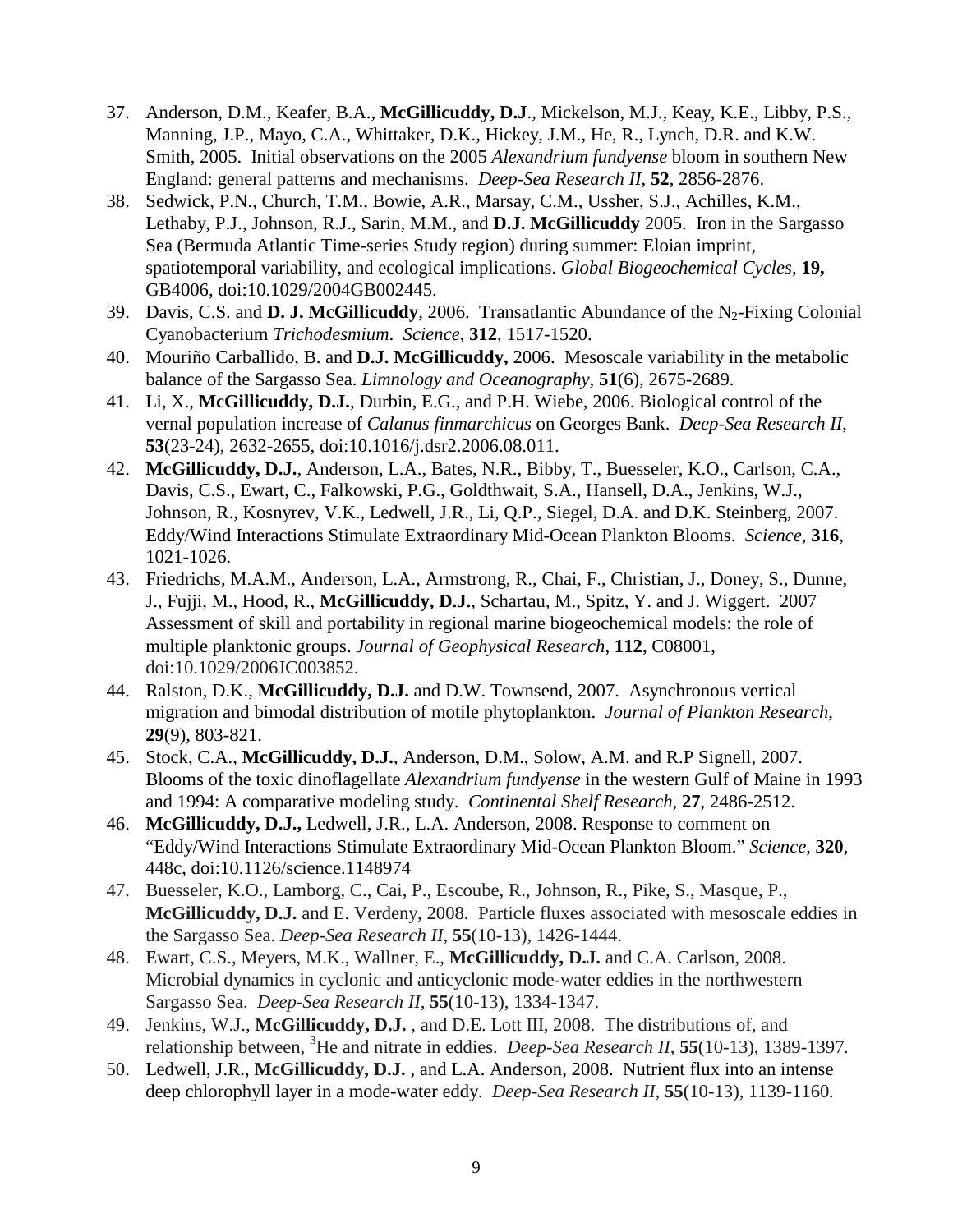- 51. He, R. and **D.J. McGillicuddy**, 2008**.** Historic 2005 toxic bloom of *Alexandrium fundyense* in the west Gulf of Maine: 1. In situ Observations of Coastal Hydrography and Circulation. *Journal of Geophysical Research-Oceans,* 113, C07039, doi:10.10290/2007JC004601.
- 52. He, R., **McGillicuddy, D.J.,** Keafer, B.A. and D.M. Anderson, 2008. Historic 2005 toxic bloom of *Alexandrium fundyense* in the western Gulf of Maine: 2. Coupled Biophysical Numerical Modeling. *Journal of Geophysical Research-Oceans,* **113**, C07040, doi:10.1029/2007JC004602.
- 53. Li, Q.P., Hansell, D.A., **McGillicuddy, D.J**., Bates, N.R. and R.J. Johnson, 2008. Tracer-based assessment of the origin and biogeochemical transformation of a cyclonic eddy in the Sargasso Sea. *Journal of Geophysical Research*, **113**, C10006, doi:10.1029/2008JC004840.
- 54. Aretxabaleta, A.L., **McGillicuddy, D.J.,** Smith, K.W., and D.R. Lynch, 2008. Model Simulations of the Bay of Fundy Gyre: 1. Climatological Results. *Journal of Geophysical Research*, **113**, C10027, doi:10.1029/2007JC004480.
- 55. Dyble, J., Bienfang, P., Dusek, E., Hitchcock, G., Holland, F., Laws, E., Lerczak, J., **McGillicuddy, D.J**., Minnett, P., Moore, S., O'Kelly, C., Solo-Gabriel, H., and J. Wang, 2008. Environmental controls, oceanography and population dynamics of pathogens and harmful algal blooms: Connecting sources to human exposure. *Environmental Health*, **7(2):**55, doi:10.1186/1476-069X-7-S2-S5.
- 56. Stow, C.A., Jolliff, J., **McGillicuddy, D.J**., Doney, S.C., Allen, J.I., Friedrichs, M.A.M., Rose, K.A., and P. Wallhead, 2009. Skill Assessment for Coupled Biological/Physical Models of Marine Systems. *Journal of Marine Systems*, **76(1-2),** 4-15.
- 57. Smith, K.W., **McGillicuddy, D.J.,** and D.R. Lynch, 2009. Parameter estimation using an ensemble smoother: the effect of the circulation in biological estimation. *Journal of Marine Systems*, **76(1-2),** 162-170.
- 58. Manning, J.P., **McGillicuddy, D.J**., Pettigrew, N.R., Churchill, J.H. and L.S. Incze, 2009. Drifter Observations of the Gulf of Maine Coastal Current. *Continental Shelf Research*, **29(7),** 835-845.
- 59. Eden, B.R., Steinberg D.K., Goldthwait, S.A., and **D.J. McGillicuddy**, 2009. Zooplankton Community Structure in a Cyclonic and Mode-water Eddy in the Sargasso Sea. *Deep-Sea Research I*, **56**, 1757-1776
- 60. Aretxabaleta, A.L., **McGillicuddy, D.J.,** Smith, K.W., Manning J.P. and D.R. Lynch, 2009. Model Simulations of the Bay of Fundy Gyre: 2. Hindcasts for 2005-2007 Reveal Interannual Variability in Retentiveness. *Journal of Geophysical Research*, **114**, C09005, doi:10.1029/2008JC004948.
- 61. Li, Y., He, R., **McGillicuddy, D.J.**, Anderson, D.M. and B.A. Keafer, 2009. Investigation of 2006 *Alexandrium fundyense* bloom in the Gulf of Maine: In-situ observations and numerical modeling. *Continental Shelf Research*, 29, 2069-2082.
- 62. **McGillicuddy, D.J.**, Lavelle, J.W., Thurnherr, A.M., Kosnyrev, V.K. and L.S. Mullineaux, 2010. Larval dispersion along an axially symmetric mid-ocean ridge. *Deep-Sea Research I,* 57, 880-892.
- 63. Lin, P., Ji, R., Davis C.S. and **D.J. McGillicuddy**, 2010. Optimizing plankton survey strategies using Observing System Simulation Experiments. *Journal of Marine Systems*, 82, 187-194.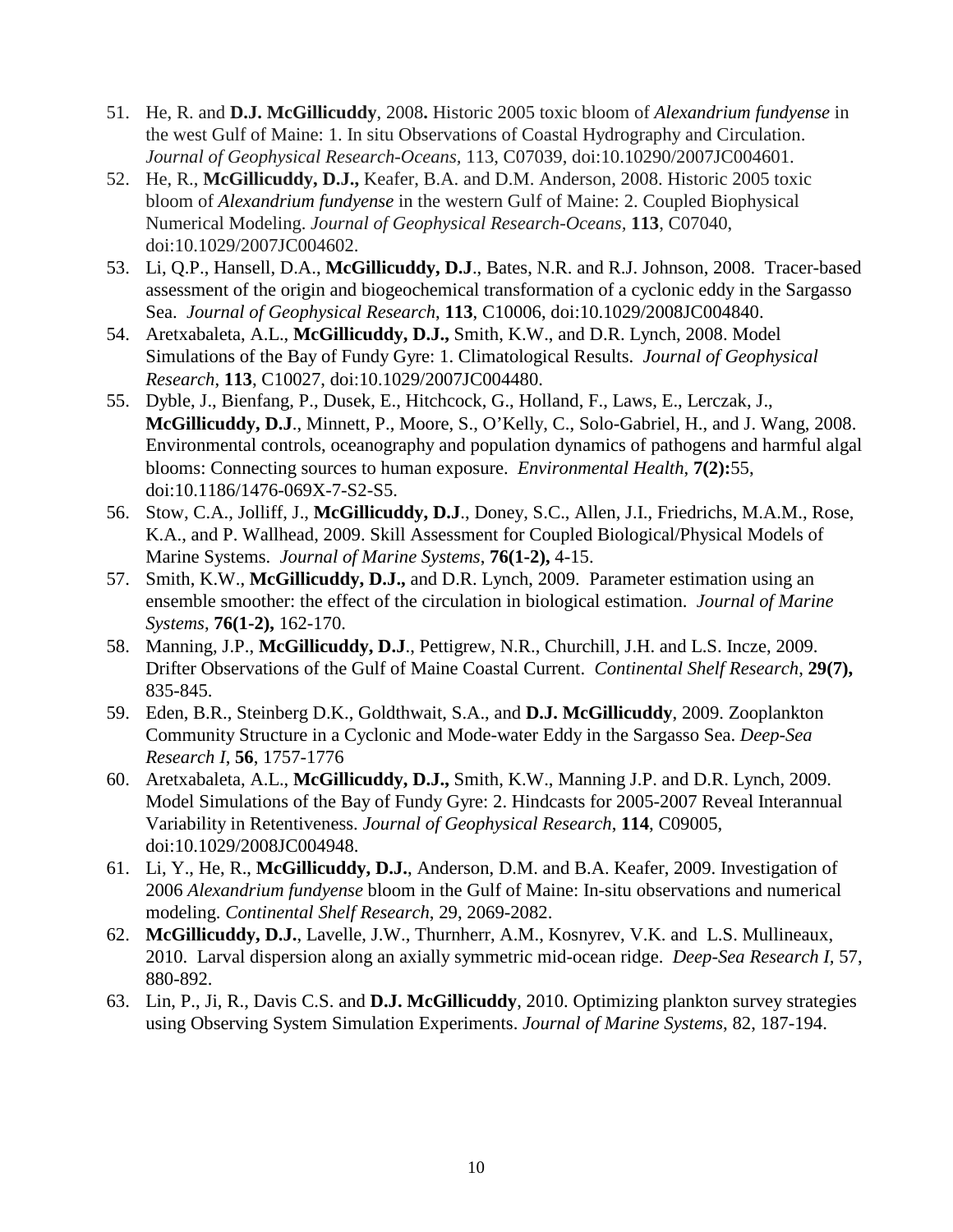- 64. Bienfang, P.K., DeFelice, S.V., Laws, E.A., Brand, L.E., Bidigare, R.R., Christensen, S., Trapido-Rosenthal, H., Hemscheidt, T.K., **McGillicuddy, D.J.**, Anderson, D.M., Solo-Gabriele, H.M., Boehm A.B. and L.C. Backer, 2010. Prominent Human Health Impacts from Several Marine Microbes: History, Ecology, and Public Health Implications. International Journal of Microbiology, Volume 2011 (2011), Article ID 152815, 15 pages, doi:10.1155/2011/152815.
- 65. Lavelle, J.W., Thurnherr, A.M., Ledwell, J.R., **McGillicuddy, D.J.** and L.S. Mullineaux, 2010. Deep ocean circulation and transport where the East Pacific Rise at 9–10°N meets the Lamont Seamount chain. *Journal of Geophysical Research - Oceans*, 115, C12073, doi:10.1029/2010JC006426.
- 66. Aretxabaleta, A.L., Smith, K.W., **McGillicuddy, D.J.** and J. Ballabrera-Poy, 2011. Model initialization in a tidally energetic regime: A dynamically adjusted objective analysis. *Ocean Modelling*, 36 (2011) 219-227.
- 67. Smith, K.W. and **D.J. McGillicuddy**, 2011. Dynamical interpolation of surface ocean chlorophyll fields via data assimilation with an iterative ensemble smoother. *Journal of Marine Systems*, 85 (2011) 96-105.
- 68. Adams, D.K., **McGillicuddy, D.J.**, Zamudio, L., Thurnherr, A.M., Liang, X., Rouxel, O., German, C.R. and L.S. Mullineaux, 2011. Surface-Generated Mesoscale Eddies Transport Deep-Sea Products from Hydrothermal Vents. *Science*, 332, 580-583.
- 69. Siegel, D.A., Peterson, P., **McGillicuddy, D.J.**, Maritorena, S. and N. B. Nelson, 2011. Biooptical footprints created by mesoscale eddies in the Sargasso Sea. *Geophysical Research Letters*, 38, L13608, doi:10.1029/2011GL047660.
- 70. Anderson, L.A., **McGillicuddy, D.J.**, Maltrud, M.E., Lima, I.D. and S.C. Doney, 2011. Impact of eddy–wind interaction on eddy demographics and phytoplankton community structure in a model of the North Atlantic Ocean. *Dynamics of Atmospheres and Oceans*, 52, 80-94.
- 71. He R., Chen K., Fennel K., Gawarkiewicz, G.G. and **D.J. McGillicuddy**, 2011. Seasonal and interannual variability of physical and biological dynamics at the shelfbreak front of the Middle Atlantic Bight: nutrient supply mechanisms. *Biogeosciences*, 8, 2935-2946.
- 72. **McGillicuddy, D.J.**, 2011. Eddies Masquerade as Planetary Waves. *Science*, 334, 318-319.
- 73. **McGillicuddy, D.J.**, Townsend, D.W., He, R., Keafer, B.A., Kleindinst, J.L., Li , Y., Manning, J.P., Mountain, D.G., Thomas, M.A., and D.M. Anderson, 2011. Suppression of the 2010 *Alexandrium fundyense* bloom by changes in physical, biological, and chemical properties of the Gulf of Maine. *Limnology and Oceanography*, 56(6), 2411-2426.
- 74. Zhang, W.G., Gawarkiewicz, G.G., **McGillicuddy, D.J.** and J.L. Wilkin, 2011. Climatological mean circulation at the New England shelf break. *Journal of Physical Oceanography*, 41, 1874- 1893.
- 75. Luo, Y.-W., Doney, S.C., Anderson, L.A., Benavides, M., Berman-Frank, I., Bode, A., Bonnet, S., Boström, K.H., Böttjer, D., Capone, D.G., Carpenter, E.J., Chen, Y.L., Church, M.J., Dore, J.E., Falcón, L.I., Fernández, A., Foster, R.A., Furuya, K., Gómez, F., Gundersen, K., Hynes, A.M., Karl, D.M., Kitajima, S., Langlois, R.J., LaRoche, J., Letelier, R.M., Marañón, E., **McGillicuddy, D.J.**, Moisander, P.H., Moore, C.M., Mouriño-Carballido, B., Mulholland, M.R., Needoba, J.A., Orcutt, K.M., Poulton, A.J., Rahav, E., Raimbault, P., Rees, A.P., Riemann, L., Shiozaki, T., Subramaniam, A., Tyrrell, T., Turk-Kubo, K.A., Varela, M., Villareal, T.A., Webb, E.A., White, A.E., Wu, J., and J.P. Zehr, 2012. Database of diazotrophs in global ocean: abundance, biomass and nitrogen fixation rates. *Earth System Science Data*, 4, 47-73, 2012, doi:10.5194/essd-4-47-2012.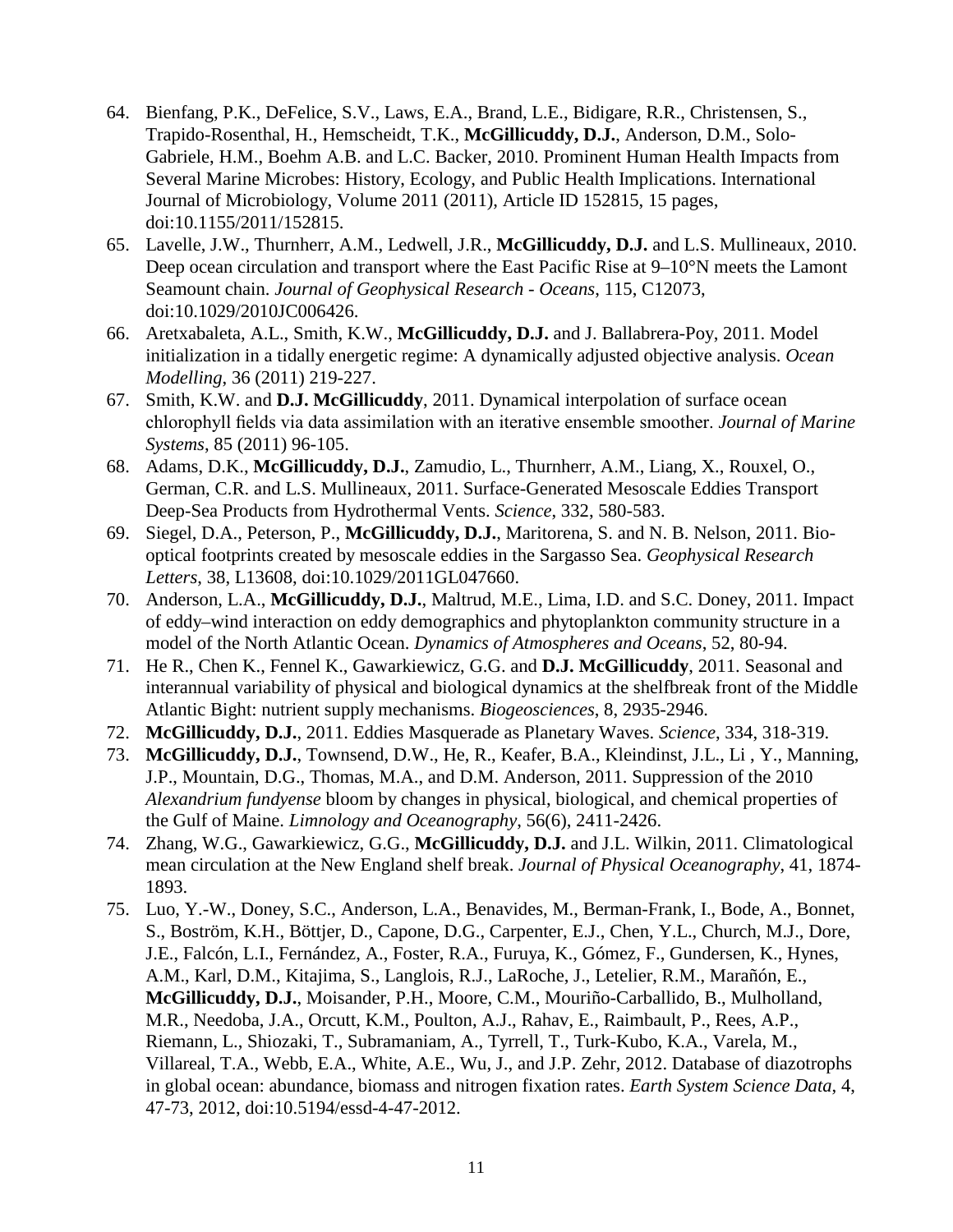- 76. Zhang, W.G., **McGillicuddy, D.J.**, and G.G. Gawarkiewicz, 2013. Is biological productivity enhanced at the New England shelfbreak front? *Journal of Geophysical Research: Oceans*, 118, 517-535, doi:10.1002/jgrc.20068.
- 77. Mullineaux, L.S., **McGillicuddy, D.J.**, Mills, S.W., Kosnyrev, V.K., Thurnherr, A.M., Ledwell, J.R., and J.W. Lavelle, 2013. Active positioning of vent larvae at a mid-ocean ridge. *Deep-Sea Research II*, 92, 46-57.
- 78. Velo-Suárez, L., Brosnahan, M.L., Anderson, D.M., and **D.J. McGillicuddy**, 2013. A quantitative assessment of the role of the parasite *Amoebophrya* in the termination of *Alexandrium fundyense* blooms within a small coastal embayment. PLOS ONE, 8(12), 1-10, e81150.
- 79. **McGillicuddy, D.J.**, 2014. Do *Trichodesmium* spp. populations in the North Atlantic export most of the nitrogen they fix? *Global Biogeochemical Cycles*, 28, doi:10.1002/2013GB004652.
- 80. Anderson, D.M., Keafer, B.A., Kleindinst, J.L., **McGillicuddy, D.J.**, Martin, J.L., Norton,K., Pilskaln, C.H., Smith, J.L., Sherwood, C.R., and B. Butman, 2014. *Alexandrium fundyense* cysts in the Gulf of Maine: Long-term time series of abundance and distribution, and linkages to past and future blooms. *Deep-Sea Research II*, 103, 6-26.
- 81. Pilskaln, C.H., Anderson, D.M., **McGillicuddy, D.J.**, Keafer, B.A., Hayashi,K., and K. Norton, 2014. Spatial and temporal variability of *Alexandrium* cyst fluxes in the Gulf of Maine: Relationship to seasonal particle export and resuspension. *Deep-Sea Research II*, 103, 40-54.
- 82. Pilskaln, C.H., Hayashi, K., Keafer, B.A., Anderson, D.M., and **D.J. McGillicuddy**, 2014. Benthic nepheloid layers in the Gulf of Maine and *Alexandrium* cyst inventories. *Deep-Sea Research II*, 103, 55-65.
- 83. Aretxabaleta, A.L., Butman, B., Signell, R.P., Dalyander, P.S., Sherwood, C.R., Sheremet, V.A., and **D.J. McGillicuddy**, 2014. Near-bottom circulation and dispersion of sediment containing *Alexandrium fundyense* cysts in the Gulf of Maine during 2010–2011. *Deep-Sea Research II*, 103, 96-111.
- 84. Vahtera, E., Crespo, B.G., **McGillicuddy, D.J.**, Olli, K., and D.M. Anderson, 2014. *Alexandrium fundyense* cyst viability and germling survival in light vs. dark at a constant low temperature. *Deep-Sea Research II*, 103, 112-119.
- 85. **McGillicuddy, D.J.**, Townsend, D.W., Keafer, B.A., Thomas, M.A., and D.M.Anderson, 2014. Georges Bank: A leaky incubator of *Alexandrium fundyense* blooms. *Deep-Sea Research II*, 103, 163-173.
- 86. **McGillicuddy, D.J.**, Brosnahan, M.L., Couture, D.A., He, R., Keafer, B.A., Manning, J.P., Martin, J.L., Pilskaln, C.H., Townsend, D.W., and D.M. Anderson, 2014. A red tide of *Alexandrium fundyense* in the Gulf of Maine. *Deep-Sea Research II*, 103, 174-184.
- 87. Li, Y., He, R., and **D.J. McGillicuddy**, 2014. Seasonal and interannual variability in Gulf of Maine hydrodynamics: 2002–2011. *Deep-Sea Research II*, 103, 210-222.
- 88. Townsend, D.W., **McGillicuddy, D.J.**, Thomas, M.A., and N.D. Rebuck, 2014. Nutrients and water masses in the Gulf of Maine–Georges Bank region: Variability and importance to blooms of the toxic dinoflagellate *Alexandrium fundyense*. *Deep-Sea Research II*, 103, 238-263.
- 89. Anderson, D.M., Couture, D.A., Kleindinst, J.L., Keafer, B.A., **McGillicuddy, D.J.**, Martin, J.L., Richlen, M.L., Hickey, J.M., and A.R. Solow, 2014. Understanding interannual, decadal level variability in paralytic shellfish poisoning toxicity in the Gulf of Maine: The HAB Index. *Deep-Sea Research II*, 103, 264-276.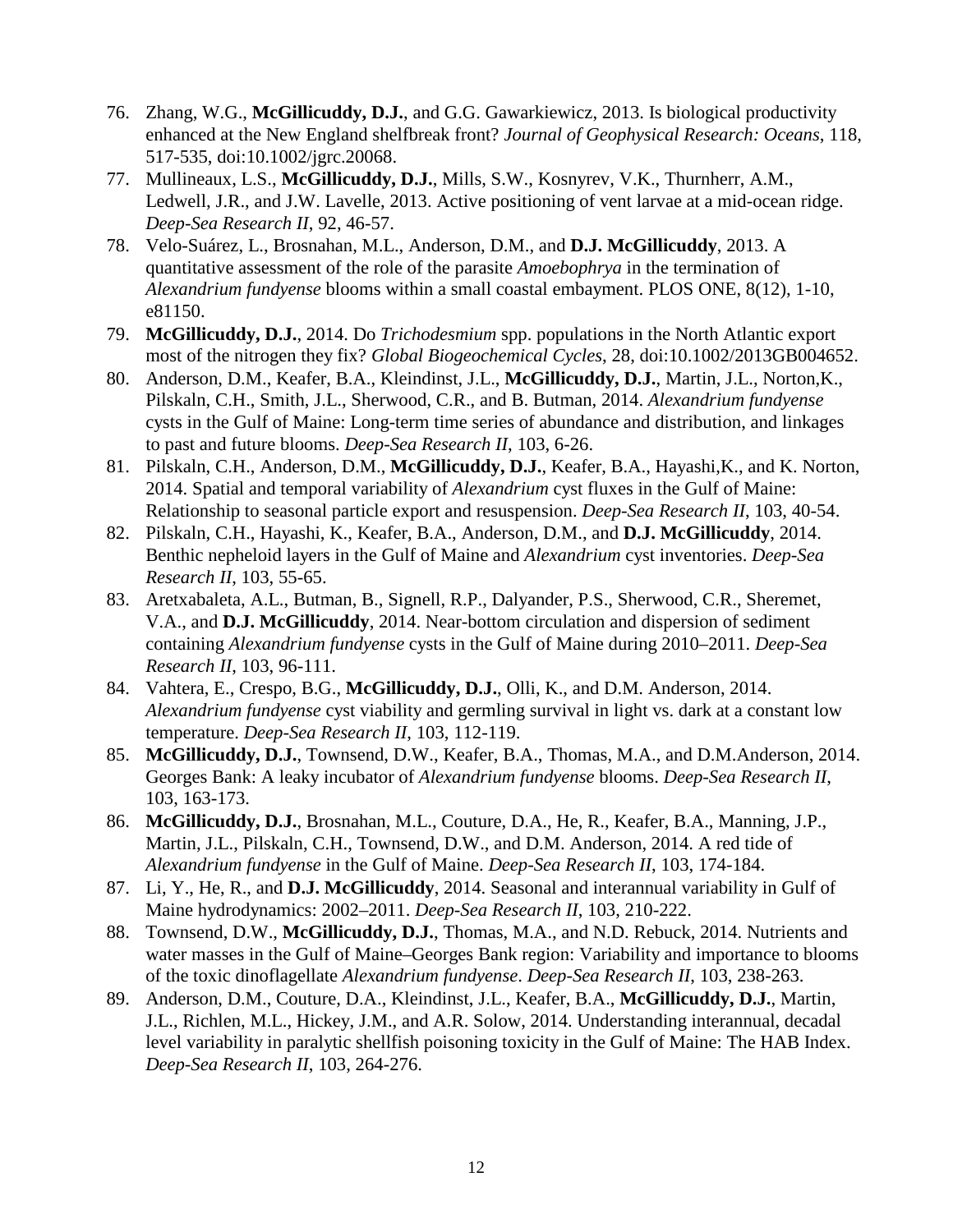- 90. Kleindinst, J.L., Anderson, D.M., **McGillicuddy, D.J.**, Stumpf, R.P., Fisher, K.M., Couture, D.A., Hickey, J.M., and C. Nash, 2014. Categorizing the severity of paralytic shellfish poisoning outbreaks in the Gulf of Maine for forecasting and management. *Deep-Sea Research II*, 103, 277-287.
- 91. Deeds, J.R., Petitpas, C.M., Shue, V., White, K.D., Keafer, B.A., **McGillicuddy, D.J.**, Milligan, P.J., Anderson, D.M., and J.T. Turner, 2014. PSP toxin levels and plankton community composition and abundance in size-fractionated vertical profiles during spring/summer blooms of the toxic dinoflagellate *Alexandrium fundyense* in the Gulf of Maine and on Georges Bank, 2007, 2008, and 2010: 1. Toxin levels. *Deep-Sea Research II*, 103, 329- 349.
- 92. Petitpas, C.M., Turner, J.T., Deeds, J.R., Keafer, B.A., **McGillicuddy, D.J.**, Milligan, P.J., Shue, V., White, K.D., and D.M. Anderson, 2014. PSP toxin levels and plankton community composition and abundance in size-fractionated vertical profiles during spring/summer blooms of the toxic dinoflagellate *Alexandrium fundyense* in the Gulf of Maine and on Georges Bank, 2007, 2008, and 2010: 2. Plankton community composition and abundance. *Deep-Sea Research II*, 103, 350-367.
- 93. Gaube, P., **McGillicuddy, D.J.**, Chelton, D.B., Behrenfeld, M.J., and P.G. Strutton, 2014. Regional variations in the influence of mesoscale eddies on near-surface chlorophyll. *Journal of Geophysical Research: Oceans*, 119, 8195-8220, doi:10.1002/2014JC010111.
- 94. Marsay, C.M., Sedwick, P.N., Dinniman, M.S., Barrett, P.M., Mack, S.L., and **D.J. McGillicuddy**, 2014. Estimating the benthic efflux of dissolved iron on the Ross Sea continental shelf. *Geophysical Research Letters*, 41, doi:10.1002/2014GL061684.
- 95. Olson, E.M., **McGillicuddy, D.J.**, Dyhrman, S.T., Waterbury, J.B., Davis C.S., and A.R. Solow, 2015. The depth-distribution of nitrogen fixation by *Trichodesmium* spp. colonies in the tropical-subtropical North Atlantic. *Deep-Sea Research I*, 104, 72-91.
- 96. Rouco, M., Joy-Warren, H., **McGillicuddy, D.J.**, Waterbury, J.B., and S.T. Dyhrman, 2014. Trichodesmium sp. clade distributions in the western North Atlantic Ocean. *Limnology and Oceanograph*y, 59(6), 1899-1909.
- 97. Song, H., Marshall, J., Gaube, P., and **D.J. McGillicuddy**, 2015. Anomalous chlorofluorocarbon uptake by mesoscale eddies in the Drake Passage region. *Journal of Geophysical Research: Oceans*, 120, 1065-1078, doi:10.1002/2014JC010292.
- 98. **McGillicuddy, D.J.**, 2015. Formation of intra-thermocline lenses by eddy-wind interaction. *Journal of Physical Oceanography*, 45, 606-612, DOI: 10.1175/JPO-D-14-0221.1.
- 99. Li, Y., He, R., Chen, K., and **D.J. McGillicuddy**, 2015. Variational data assimilative modeling of the Gulf of Maine in spring and summer 2010. *Journal of Geophysical Research: Oceans*, 120, 3522-3541, doi:10.1002/2014JC010492.
- 100. Olson, E.M., **McGillicuddy, D.J.**, Flierl, G.R., Davis, C.S., Dyhrman, S.T., and J.B. Waterbury, 2015. Mesoscale eddies and *Trichodesmium* spp. distributions in the southwestern North Atlantic. *Journal of Geophysical Research: Oceans*, 120, doi:10.1002/2015JC010728.
- 101. Petitpas, C.M., Turner, J.T., Keafer, B.A., **McGillicuddy, D.J.**, and D.M. Anderson, 2015. Zooplankton community grazing impact on a toxic bloom of *Alexandrium fundyense* in the Nauset Marsh System, Cape Cod, Massachusetts, USA. *Harmful Algae*, 47 (2015), 42-55.
- 102. Townsend, D.W., Pettigrew, N.R., Thomas, M.A., Neary, M.G., **McGillicuddy, D.J.**, and J. O'Donnell, 2015. Water masses and nutrient sources to the Gulf of Maine. *Journal of Marine Research*, 73, 93-122.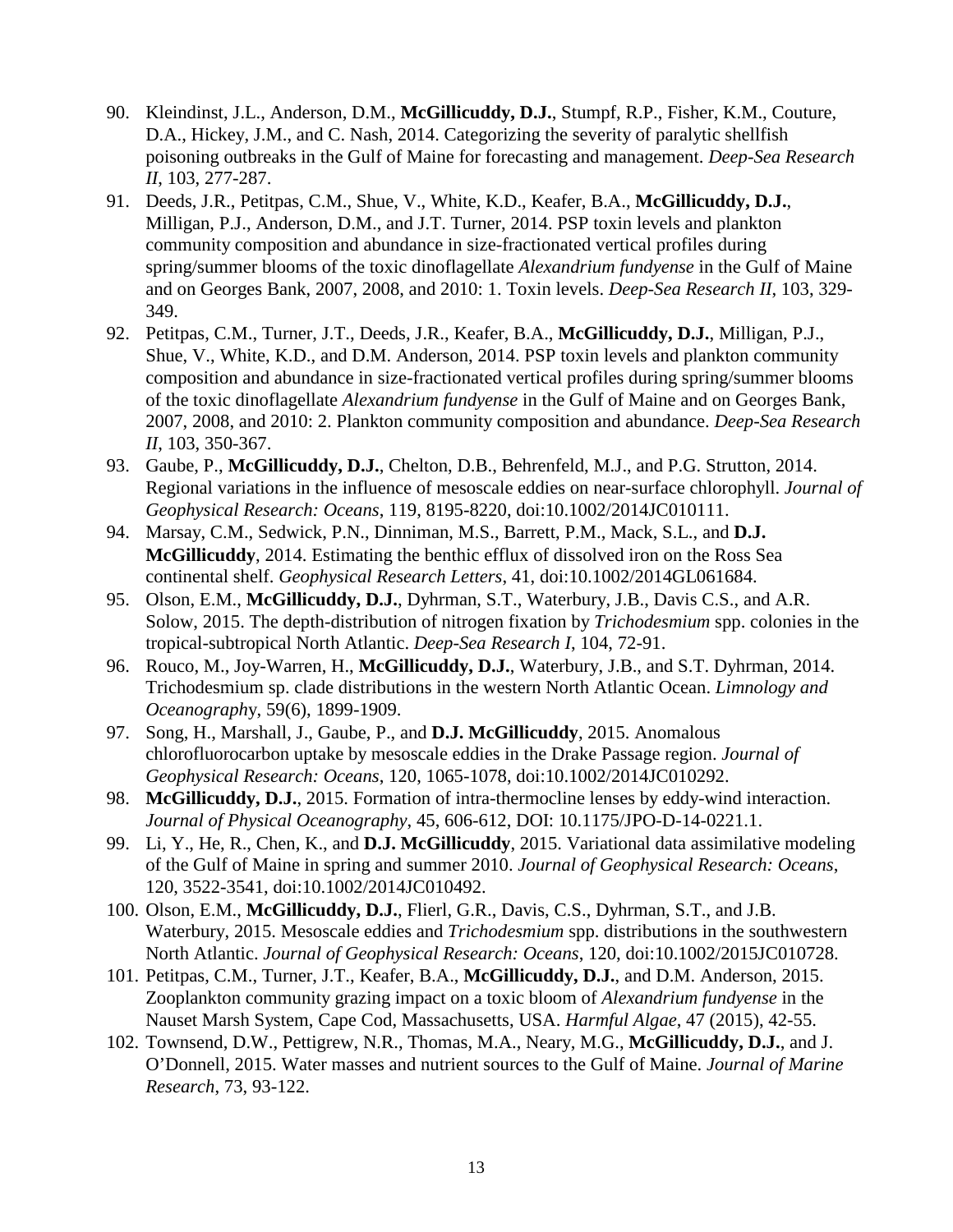- 103. **McGillicuddy, D.J.**, Sedwick, P.N., Dinniman, M.S., Arrigo, K.R., Bibby, T.S., Greenan, B.J.W., Hofmann, E.E., Klinck, J.M., Smith, W.O., Mack, S.L., Marsay, C.M., Sohst, B.M., and G.L. van Dijken, 2015. [Iron supply and demand in an Antarctic shelf ecosystem.](http://science.whoi.edu/users/olga/publications/mcg_et_al_2015_PRISM.pdf) *Geophysical Research Letters*, 42, doi:10.1002/2015GL065727.
- 104. Bucklin, A., **McGillicuddy, D.J.**, Wiebe, P.H., and C.S. Davis, 2015. [Habitat usage](http://science.whoi.edu/users/olga/publications/Bucklin-etal_2015-CSR-Pseudocalanus.pdf) by the cryptic copepods *Pseudocalanus moultoni* and *P. newmani* [on Georges Bank \(Northwest](http://science.whoi.edu/users/olga/publications/Bucklin-etal_2015-CSR-Pseudocalanus.pdf)  [Atlantic\).](http://science.whoi.edu/users/olga/publications/Bucklin-etal_2015-CSR-Pseudocalanus.pdf) *Continental Shelf Research*, 111, 83–94, doi: 10.1016/j.csr.2015.11.001.
- 105. **D.J. McGillicuddy**, 2016. [Mechanisms of physical-biological-biogeochemical interaction at](http://www.annualreviews.org/eprint/kQEuJNCBHhXEG6Qs6trk/full/10.1146/annurev-marine-010814-015606)  [the oceanic mesoscale.](http://www.annualreviews.org/eprint/kQEuJNCBHhXEG6Qs6trk/full/10.1146/annurev-marine-010814-015606) *Annual Review of Marine Science*, 8, 125-159, DOI: 10.1146/annurevmarine-010814-015606.
- 106. Gaube, P., and **D.J. McGillicuddy**, 2017. The influence of Gulf Stream eddies and meanders on near-surface chlorophyll. *Deep–Sea Research I*, 122, 1–16
- 107. Gaube, P., Barceló, C., **McGillicuddy, D.J.**, Domingo, A., Miller, P., Giffoni, B., Marcovaldi, N., and Y. Swimmer, 2017. The use of mesoscale eddies by juvenile loggerhead sea turtles (*Caretta caretta*) in the southwestern Atlantic. *PLoS ONE*, 12(3), 1-19, e0172839.doi:10.1371/journal.pone.0172839.
- 108. Song, H., Marshall, J., Munro, D.R., Dutkiewicz, S., Sweeney, C., **McGillicuddy, D.J.**, and U. Hausmann, 2016. Mesoscale modulation of air-sea CO<sub>2</sub> flux in Drake Passage. *Journal of Geophysical Research: Oceans*, 121, 6635–6649, doi:10.1002/2016JC011714.
- 109. **McGillicuddy, D.J.**, Budillon, G., and A. Kustka, 2017. Mesoscale and high-frequency variability in the Ross Sea (Antarctica): An introduction to the special issue. *Journal of Marine Systems*, 166, 1–3.
- 110. Mack, S.L., Dinniman, M.S., **McGillicuddy, D.J.**, Sedwick, P.N., and J.M. Klinck, 2017. Dissolved iron transport pathways in the Ross Sea: Influence of tides and horizontal resolution in a regional ocean model. *Journal of Marine Systems*, 166, 73-86.
- 111. Ryan-Keogh, T.J., DeLizo, L.M., Smith, W.O., Sedwick, P.N., **McGillicuddy, D.J.**, Moore, C.M., and T.S. Bibby, 2017. Temporal progression of photosynthetic-strategy in phytoplankton in the Ross Sea, Antarctica. *Journal of Marine Systems*, 166, 87-96.
- 112. Smith, W.O., **McGillicuddy, D.J.**, Olson, E.B., Kosnyrev, V., Peacock, E.E., and H.M. Sosik, 2017. Mesoscale variability in intact and ghost colonies of *Phaeocystis antarctica* in the Ross Sea: Distribution and abundance. *Journal of Marine Systems*, 166, 97-107.
- 113. Li, Y., **McGillicuddy, D.J.**, Dinniman, M.S., and J.M. Klinck, 2017. Processes influencing formation of low-salinity high-biomass lenses near the edge of the Ross Ice Shelf. *Journal of Marine Systems*, 166, 108-119.
- 114. Hausmann, U., **McGillicuddy, D.J.**, and J. Marshall, 2017. Observed mesoscale eddy signatures in Southern Ocean surface mixed-layer depth. *Journal of Geophysical Research: Oceans*, 122, 617–635, doi:10.1002/2016JC012225.
- 115. Marsay, C.M., Barrett, P.M., **McGillicuddy, D.J.**, and P.N. Sedwick, 2017. Distributions, sources, and transformations of dissolved and particulate iron on the Ross Sea continental shelf during summer. *Journal of Geophysical Research: Oceans*, 122, 6371–6393, doi:10.1002/2017JC013068.
- 116. Martin-Platero, A.M., Cleary, B., Kauffman, K., Preheim, S.P., **McGillicuddy, D.J.**, Alm, E.J., and M.F. Polz., 2018. High resolution time series reveals cohesive but short-lived communities in coastal plankton. *Nature Communications*, 9:266, 1-11, DOI: 10.1038/s41467-017-02571-4.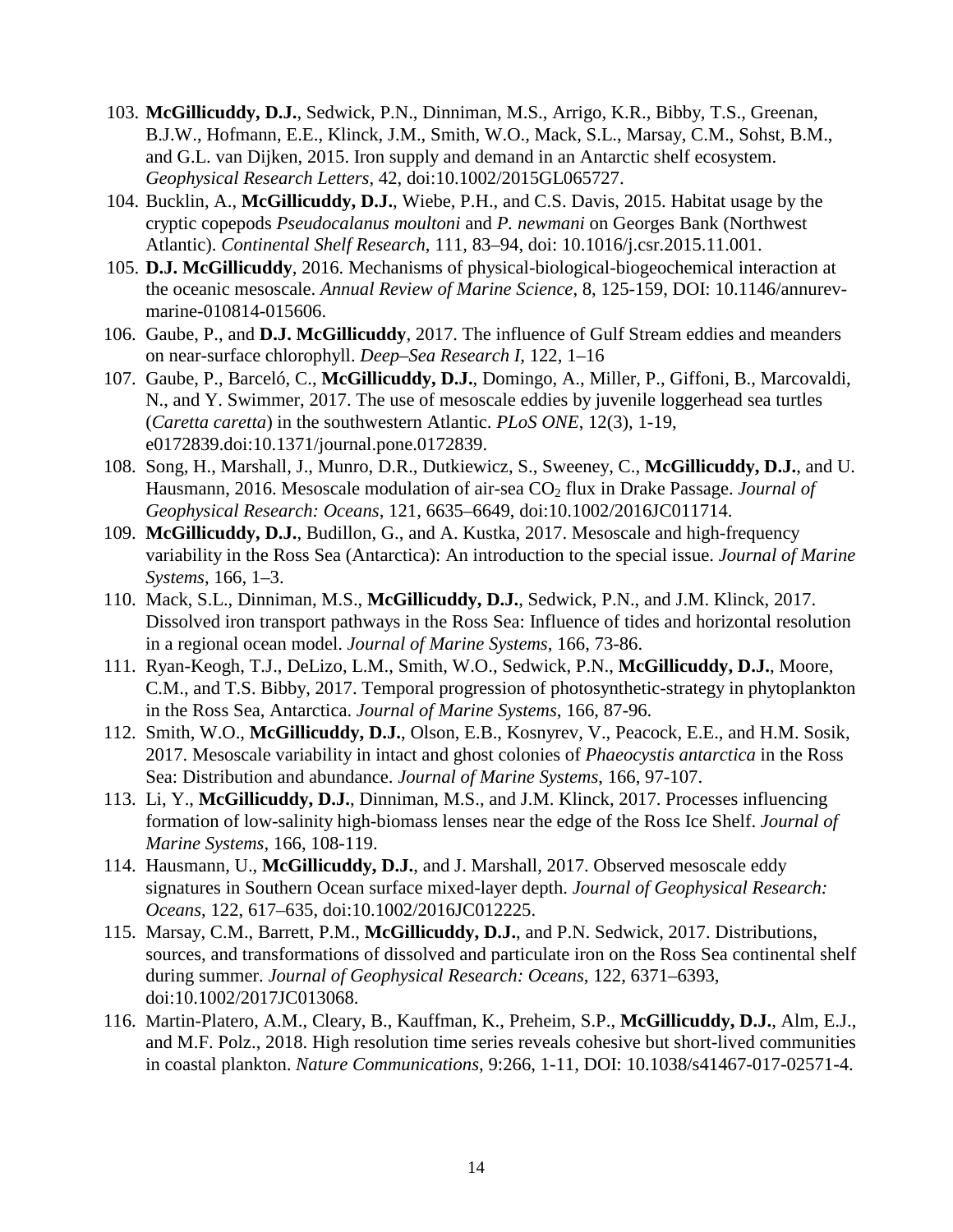- 117. Gaube, P., Braun, C.D., Lawson, G.L., **McGillicuddy, D.J.**, Penna, A.D., Skomal, G.B., Fischer, C., and S.R. Thorrold, 2018. Mesoscale eddies influence the movements of mature female white sharks in the Gulf Stream and Sargasso Sea. *Scientific Reports*, 8:7363 | DOI:10.1038/s41598-018-25565-8.
- 118. Song, H., Long, M.C. , Gaube, P., Frenger, I., Marshall, J., and **D.J. McGillicuddy**, 2018. Seasonal variation in the correlation between anomalies of sea level and chlorophyll in the Antarctic Circumpolar Current. *Geophysical Research Letters*, 45, https://doi.org/10.1029/2017GL076246.

# **SUBMITTED**

- 119. **McGillicuddy, D.J.**, and P.J.S. Franks. Models of plankton patchiness. Submitted, *Encyclopedia of Ocean Sciences*.
- 120. Gaube, P., **McGillicuddy, D.J.**, and A.J. Moulin. Mesoscale eddies modulate mixed layer depth globally. Submitted, *Geophysical Research Letters*.

# **OTHER REFEREED PUBLICATIONS**

- 121. Walstad, L.J. and **D.J. McGillicuddy**, 2000. Data assimilation for coastal observing systems. *Oceanography,* **13**(1), 47-53.
- 122. Lynch, D.R, Naimie, C.E., Ip, J.T., Lewis, C.V., Werner, F.E., Luettich, R., Blanton, B.O., Quinlan, J., **McGillicuddy, D.J.**, Ledwell, J.R., Churchill, J., Kosnyrev, V.K., Davis, C.S., Gallager, S.M., Ashjian, C.J., Lough, R.G., Manning, J., Flagg, C.N., Hannah, C.G. and R.C. Groman, 2001. Real-time data assimilative modeling on Georges Bank. *Oceanography,* **14**(1), 65-77.
- 123. **McGillicuddy, D.J.**, 2001a. Models of small-scale patchiness. In: *Encyclopedia of Ocean Science*, J.H. Steele, K.K. Turekian, and S.A. Thorpe, eds. Academic Press, London, 2820- 2833.
- 124. **McGillicuddy, D.J.**, 2001b. The internal weather of the sea and its influences on ocean biogeochemistry. *Oceanography*, **14**(4), 78-92.
- 125. Rothstein, L.M., Cullen, J.J., Abbott, M., Chassignet, E.P., Denman, K., Doney, S.C., Ducklow, H., Fennel, K., Follows, M., Haidvogel, D., Hoffman, E., Karl, D.M., Kindle, J., Lima, I., Maltrud, M., McClain, C., **McGillicuddy, D.J.**, Olascoaga, M.J., Spitz, Y., Wiggert, J. and J. Yoder, 2006. Modeling Ocean Ecosystems: The Paradigm Program. *Oceanography*, **19** (1), 22-51.
- 126. Backer, L.C. and **D.J. McGillicuddy**, 2006. Harmful Algal Blooms: At the interface between coastal oceanography and human health. *Oceanography,* **19**(2), 94-106.
- 127. **McGillicuddy, D.J.,** Anderson, D.M., Stock, C.A., Lynch, D.R. and D.W. Townsend, 2008. Modeling blooms of *Alexandrium fundyense* in the Gulf of Maine. In: *Real-time Coastal Observing Systems for Marine Ecosystems Dynamics and Harmful Algal Blooms: Theory, Instrumentation and Modeling*. United Nations Educational, Scientific and Cultural Organization. M. Babin, C.S. Roesler, J.J. Cullen, eds.
- 128. **McGillicuddy, D.J.**, deYoung, B., Doney, S.C., Glibert, P.M., Stammer, D. and F.E. Werner, 2010. Models: Tools for Synthesis in International Oceanographic Research Programs. *Oceanography*, 23(3), 126-139.
- 129. Lavelle, J.W., Thurnherr, A.M., Mullineaux, L.S., **McGillicuddy, D.J.** and J.R. Ledwell, 2012. The prediction, verification, and significance of flank jets at mid-ocean ridges. *Oceanography*, 25(1), 277-283.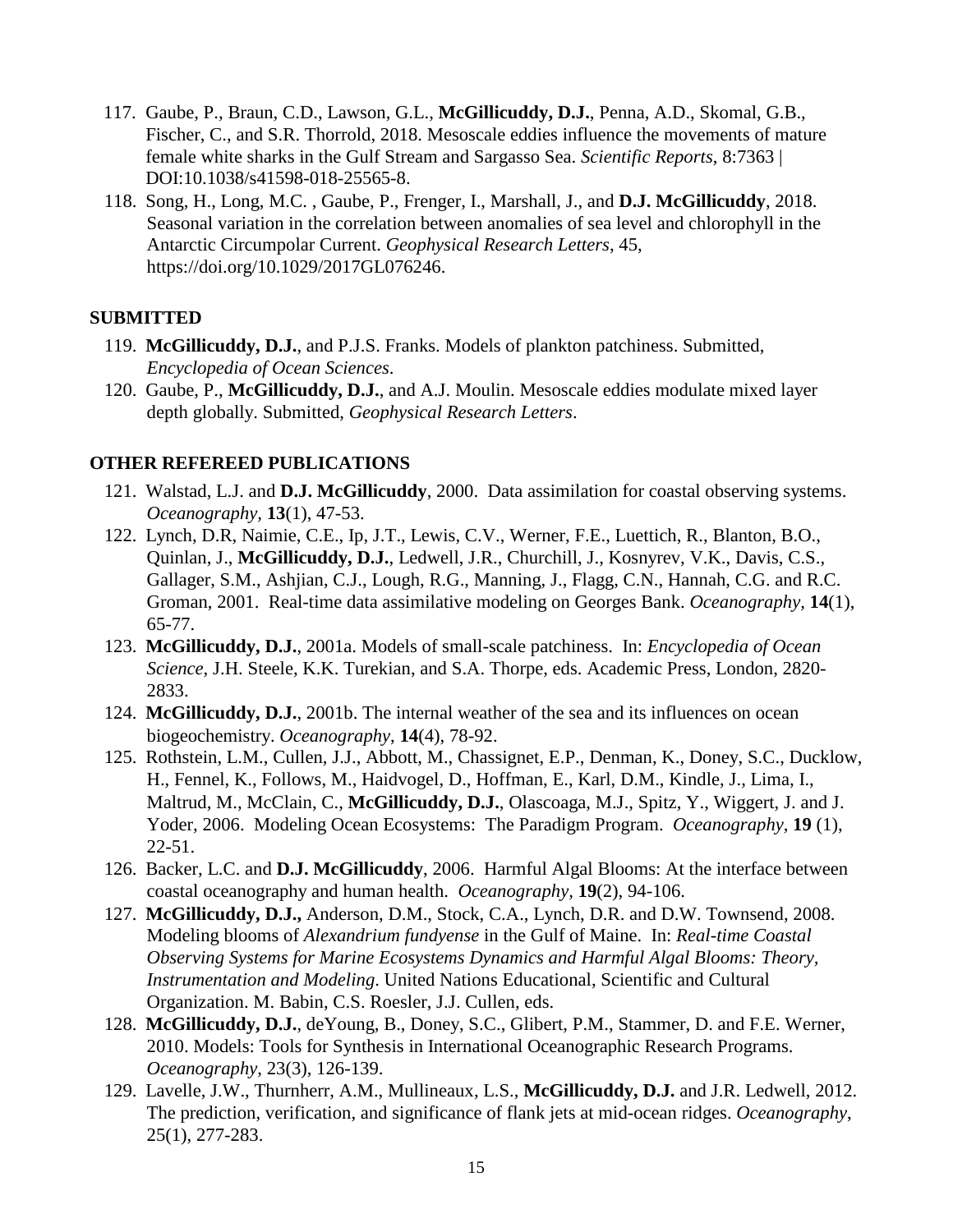# **EDITED VOLUMES**

- 130. Haidvogel, D.B., Malanotte-Rizzoli, P. and **D.J. McGillicuddy**, eds. Theory and Modeling of Ocean Circulation, Data Assimilation and Interdisciplinary Applications: A Tribute to Professor Allan R. Robinson. *Dynamics of Atmospheres and Oceans* **29**(2-4),1999.
- 131. Anderson, D.M., Townsend, D.W., **McGillicuddy, D.J.** and J.T. Turner, eds. The Ecology and Oceanography of Toxic *Alexandrium* Blooms in the Gulf of Maine. *Deep-Sea Research II*, **52** (19-21), 2005.
- 132. Benitez-Nelson, C.R. and **D.J. McGillicuddy,** eds. Mesoscale Physical-Biological-Biogeochemical Linkages in the Open Ocean: Results from the E-Flux and EDDIES programs. *Deep-Sea Research II*, **55**(10-13), 2008.
- 133. Lynch, D.R., **McGillicuddy, D.J.,** and F.E. Werner, eds. Skill assessment for coupled biological/physical models of marine systems. *Journal of Marine Systems*, **76**(1-2), 2009.
- 134. **McGillicuddy, D.J.**, ed. Models of harmful algal blooms: Conceptual, empirical, and numerical approaches. *Journal of Marine Systems*, **83**(3-4), 2010.
- 135. Anderson, D.M., **McGillicuddy, D.J.**, DeGrasse, S.L., Sellner, K.G., Bricelj, V.M., Turner, J.T., Townsend, D.W., and J.L. Kleindinst, eds. Harmful Algae in the Gulf of Maine: Oceanography, Population Dynamics, and Toxin Transfer in the Food Web. *Deep-Sea Research II*, **103**(1-5), 2014.
- 136. **McGillicuddy, D.J.**, Budillon, G., and A. Kustka, eds. Mesoscale and high-frequency variability in the Ross Sea (Antarctica). *Journal of Marine Systems*, 166, 2017.

# **BOOK**

137. Lynch, D.R., Greenberg, D.A., Bilgili, A., **McGillicuddy, D.J.**, Manning, J.P., and A.L. Aretxabaleta, 2014. *Particles in the Coastal Ocean: Theory and Applications.* Cambridge University Press, ISBN: 9781107061750, 510pp.

# **TECHNICAL REPORTS AND NON-REFEREED PUBLICATIONS**

- 1. Carton, J.A. and **D.J. McGillicuddy**, 1985. Comprehensive maps of POLYMODE streamfunction. *Reports in Meteorology and Oceanography*, Number 21, Harvard University.
- 2. DeMey, P., Carton, J.A., Menard, Y., and **D.J. McGillicuddy**, 1986. Comparison of satellite altimetry with POLYMODE observations. *Ocean Modeling,* Number 67.
- 3. **McGillicuddy, D.J.**, 1987. Quasigeostrophic modeling of isolated vortices. *Reports in Meteorology and Oceanography*, Number 27, Harvard University.
- 4. Robinson, A.R., Spall, M.A., Leslie, W.G., Walstad, L.J., and **D.J. McGillicuddy**, 1987. Gulfcasting: dynamical forecasting experiments for Gulf Stream rings and meanders November 1985 - June 1986. *Reports in Meteorology and Oceanography*, Number 22, Harvard University.
- 5. **McGillicuddy, D.J.**, 1989. One Dimensional Numerical Simulation of New Primary Production: Lagrangian Eulerian Formulations. *Reports in Meteorology and Oceanography*, Number 36, Harvard University.
- 6. **McGillicuddy, D.J.**, 1989. Real time nowcasting and forecasting of the mesoscale eddy field in the vicinity of the OFP site on the cruise CI8809. *Reports in Meteorology and Oceanography*, Number 37, Harvard University.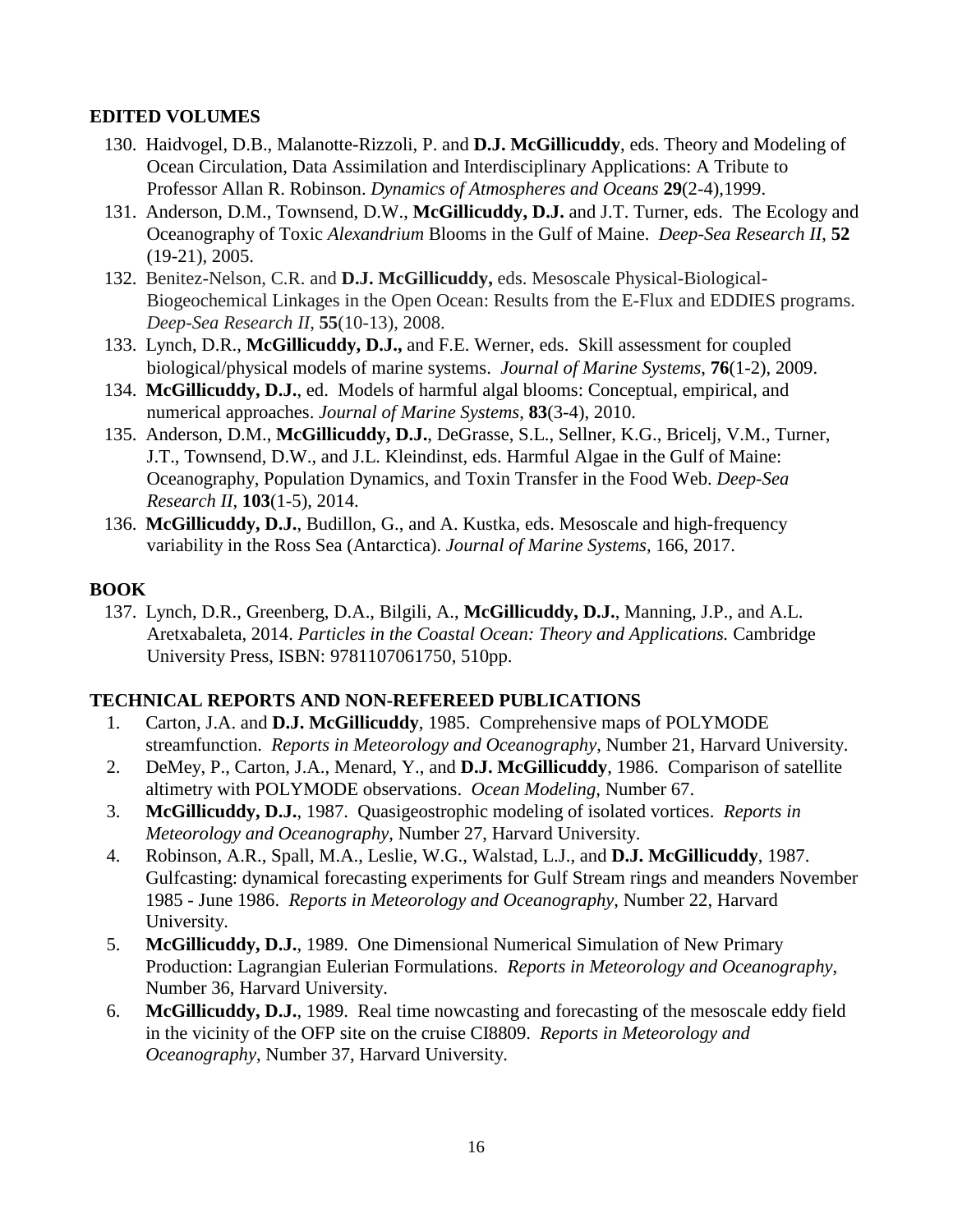- 7. **McGillicuddy, D.J.**, 1997. Mesoscale ocean dynamics and biological productivity. U.S. JGOFS North Atlantic Ocean Process Study Planning Workshop Report, H. Ducklow, J. Marra, and C. Goyet, eds. U.S. JGOFS Report Number 20, U.S. JGOFS Planning Office, Woods Hole, MA, pp. 31-34.
- 8. **McGillicuddy, D.J.**, A.R. Robinson and J.J. McCarthy, 1997. Coupled physical and biological modeling of the spring bloom in the North Atlantic. Report of the Second Meeting of the International GLOBEC Numerical Modeling Working Group on Interdisciplinary Model Formulation and Parameterization, Nantes, France, 17-20 July 1995, Volume 2, GLOBEC.INT.
- 9. **McGillicuddy, D.J.**, 1998. New evidence for the impact of mesoscale eddies on biogeochemical cycling in the Sargasso Sea. U.S. JGOFS Synthesis and Modeling Project Planning Workshop Report, S.C. Doney and J.L. Sarmiento, eds. U.S. JGOFS Planning Report Number 21, U.S. JGOFS Planning Office, Woods Hole, MA, pp. 66-70.
- 10. Steele, J.H. and **D.J. McGillicuddy**, 1998. Community structure and scales of variability. U.S. JGOFS Synthesis and Modeling Project Planning Workshop Report, S.C. Doney and J.L. Sarmiento, eds. U.S. JGOFS Planning Report Number 21, U.S. JGOFS Planning Office, Woods Hole, MA, pp. 78-80.
- 11. Lynch, D.R. and **D.J. McGillicuddy**, 1998. Globec researchers model physical/biological interactions on Georges Bank. *RCRC Newsletter*, Volume 2, Number 2. Rhinehart Coastal Research Center, Woods Hole Oceanographic Institution, Woods Hole, MA, pp. 7, 11.
- 12. **McGillicuddy, D.J.**, Johnson, R., Siegel, D.A., and N. Bates, 1998. Validation cruises document links between mesoscale physical and biogeochemical variations around BATS site. *U.S. JGOFS News*, Volume 9, Number 1. U.S. JGOFS Planning Office, Woods Hole Oceanographic Institution, Woods Hole, MA, pp. 7-8.
- 13. Yoder, J.A., Bakun, A., and **D.J. McGillicuddy**, 1998. Structure over large distances and long times. White Paper for *Ocean Ecology: Understanding and Vision for Research (OEUVRE)*, National Science Foundation Planning Workshop for Biological Oceanography. Available at: [http://www.ofps.ucar.edu/joss\\_psg/project/oce\\_workshop/oeuvre/.](http://www.ofps.ucar.edu/joss_psg/project/oce_workshop/oeuvre/)
- 14. Signell, R.P. and **D.J. McGillicuddy**, 1999. Scientists model harmful algal blooms for ECOHAB-GOM. *RCRC Newsletter*, Volume 3, Number 1. Rhinehart Coastal Research Center, Woods Hole Oceanographic Institution, Woods Hole, MA, p. 6.
- 15. **McGillicuddy, D.J.** and V.K. Kosnyrev, 2000. U.S. Globec Georges Bank: Real-time modeling on cruises EN323 and EN324. U.S. GLOBEC Georges Bank Program Office, Woods Hole, MA. Available at: [http://globec.whoi.edu/globec-dir/reports/en323\\_en324/real](http://globec.whoi.edu/globec-dir/reports/en323_en324/real-time_modeling_report.html)[time\\_modeling\\_report.html.](http://globec.whoi.edu/globec-dir/reports/en323_en324/real-time_modeling_report.html)
- 16. Anderson, D.M., Signell, R.P. and **D.J. McGillicuddy**, 2001. Modeling toxic *Alexandrium* dynamics in the Gulf of Maine: progress to date. In: Prevention and Management of Harmful Algal Blooms in the South China Sea. School of Science and Technology, The Open University of Hong Kong. K.C. Ho and Z.D. Wang, eds.
- 17. Hansell, D.A. and **D.J. McGillicuddy**, 2001. S2O2: Coordinating long-term time-series studiesin the Southwest North Atlantic. *U.S. JGOFS News*, Volume 11, Number 2. U.S. JGOFS Planning Office, Woods Hole Oceanographic Institution, Woods Hole, MA 02543.
- 18. **McGillicuddy, D.J.**, 2001. Biological data assimilation. In: Ocean sciences at the new millennium. Report of the Ocean Sciences Decadal Committee, National Science Foundation. Available at: [http://www.ofps.ucar.edu/joss\\_psg/publications/decadal/.](http://www.ofps.ucar.edu/joss_psg/publications/decadal/)
- 19. Hansell, D.A. and **D.J. McGillicuddy**, 2001. The Sargasso Sea Ocean/Atmosphere Observatory. Proceedings of a Workshop, March 6-8, 2001. Bermuda Biological Station for Research, Inc., St. Georges, Bermuda.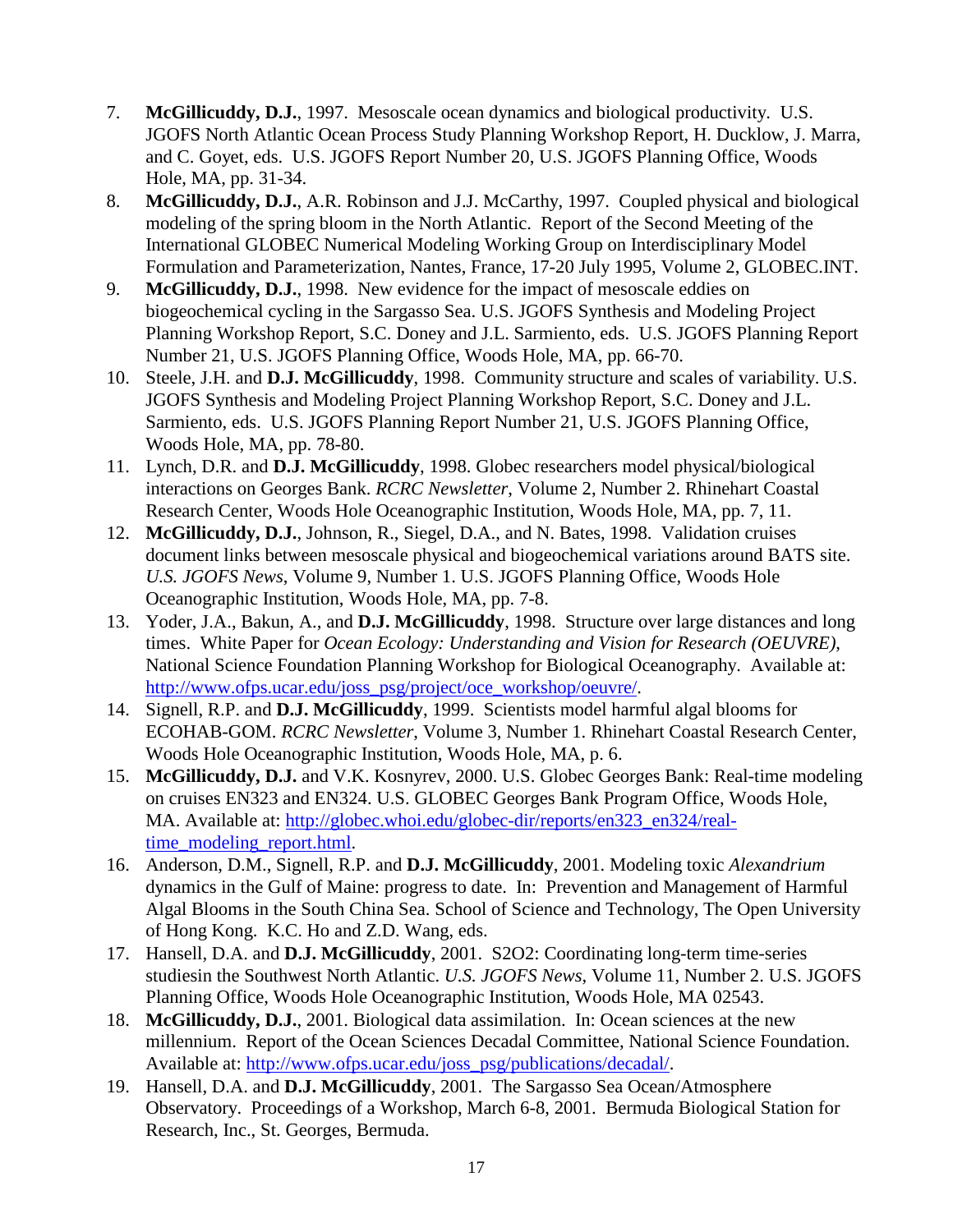- 20. Anderson, D.M. and **D.J. McGillicuddy**, 2002. The ecology and oceanography of toxic *Alexandrium* blooms in the Gulf of Maine: Insights from model simulations. *Proceedings of the 2nd Irish Marine Biotoxin Science Workshop*, October 2001. Marine Institute Headquarters, Galway Technology Park, Parkmore, Galway, Ireland.
- 21. OITI, 2002. An information technology infrastructure plan to advance ocean sciences. Report of the Ocean Information Technology Infrastructure Committee, Office of Naval Research and National Science Foundation. Available at: [http://www.geo-prose.com/oiti/.](http://www.geo-prose.com/oiti/)
- 22. Liu, W.T., Atlas, R., Chelton, D.B., Chen, D., Chen, S., Dunbar, R.S., Freilich, M.H., Fu, R., Fukumori, I., Gille, S., Hawkins, J., Lee, T., Long, D.G., **McGillicuddy, D.J.**, McDonald, K.C., Milliff, R.F. and L. Yu, 2003. Scientific Opportunities Provided by SeaWinds in Tandem. JPL Publication 03-12. National Aeronautics and Space Administration, Jet Propulsion Laboratory, California Institute of Technology, Pasadena, California, 39 pp.
- 23. Bucklin, A., **McGillicuddy, D.J.**, and C.A. Manning, 2003. Biological-physical processes determining *Pseudocalanus* spp. (Crustacea; Copepoda) distribution and abundance on Georges Bank in the Northwest Atlantic, ICES CM 2003 / P:36
- 24. **McGillicuddy, D.J.**, Stock, C.A., Anderson, D.M. and R.P. Signell, 2003. Hindcasting blooms of the toxic dinoflagellate *Alexandrium* spp. In the western Gulf of Maine. In: Ecological Forecasting: New Tools for Coastal and Ecosystem Management, N.J. Valette-Silver and D. Scavia, Eds. NOAA Technical Memorandum NOS NCCOS 1, 116pp
- 25. Anderson, D. M., R. P. Signell, and **D.J. McGillicuddy**. 2003. Modeling toxic *Alexandrium* dynamics in the Gulf of Maine: Progress to date. pp. 277-282, in: Recent Advances in the Prevention and Management of Harmful Algal Blooms in the South China Sea
- 26. Ho, K.C., Lu, S., Yu, T.-S., and Wong, K.-F. (eds.), The Association on Harmful Algal Blooms in the South China Sea, The Open University of Hong Kong, Kowloon, Hong Kong.
- 27. Anderson, D.M., Libby, P.S., Mickelson, M.J., Borkman, D.G., He, R., **McGillicuddy, D.J.**, 2007. The 2005 New England red tide of *Alexandrium fundyense*: observations, causes, and potential outfall linkages. Boston: MWRA Report 2007-10. 85 pp + appendices.
- 28. Anderson, D.M., **McGillicuddy, D.J.**, Keafer B.A., He, R. and D.W. Townsend, 2010. Bloom dynamics of the red tide dinoflagellate *Alexandrium fundyense* in the Gulf of Maine: a synthesis and progress towards a forecasting capability. ICES CM 2010/N:01.
- 29. GEOHAB, 2011. GEOHAB Modelling: A Workshop Report. **D.J. McGillicuddy**, P.M. Glibert, E. Berdalet, C. Edwards, P. Franks, and O. Ross (eds). IOC and SCOR, Paris and Newark, Delaware. 85 pp.
- 30. Anderson, D.M., **McGillicuddy, D.J.**, Keafer, B.A., He, R. and D.W. Townsend. Population dynamics of *Alexandrium fundyense* in the Gulf of Maine: outlook for improved management and forecasting. Proceedings of the 14th International conference on Harmful Algae, Crete, Greece, 2010.
- 31. **McGillicuddy, D.J.**, Hofmann, E.E., Smith, W.O., Greenan, B., and T.S. Bibby, 2012. PRISM-RS: Processes Regulating Iron Supply at the Mesoscale in the Ross Sea (PRISM-RS). IMBER Newsletter Issue n°20 - May 2012. http://www.imber.info/index.php/News/Newsletters/Issue-n-20-May-2012.
- 32. Anderson, D.M., **McGillicuddy, Jr., D.J.**, Keafer, B.A., He, R., Townsend, D.W., 2013. Population dynamics of *Alexandrium fundyense* in the Gulf of Maine: outlook for improved management and forecasting. Pagou, P. and Hallegraeff, G. (eds). Proceedings of the 14th International Conference on Harmful Algae. International Society for the Study of Harmful Algae and Intergovernmental Oceanographic Commission of UNESCO 2013. ISBN 978-87- 990827-3-5.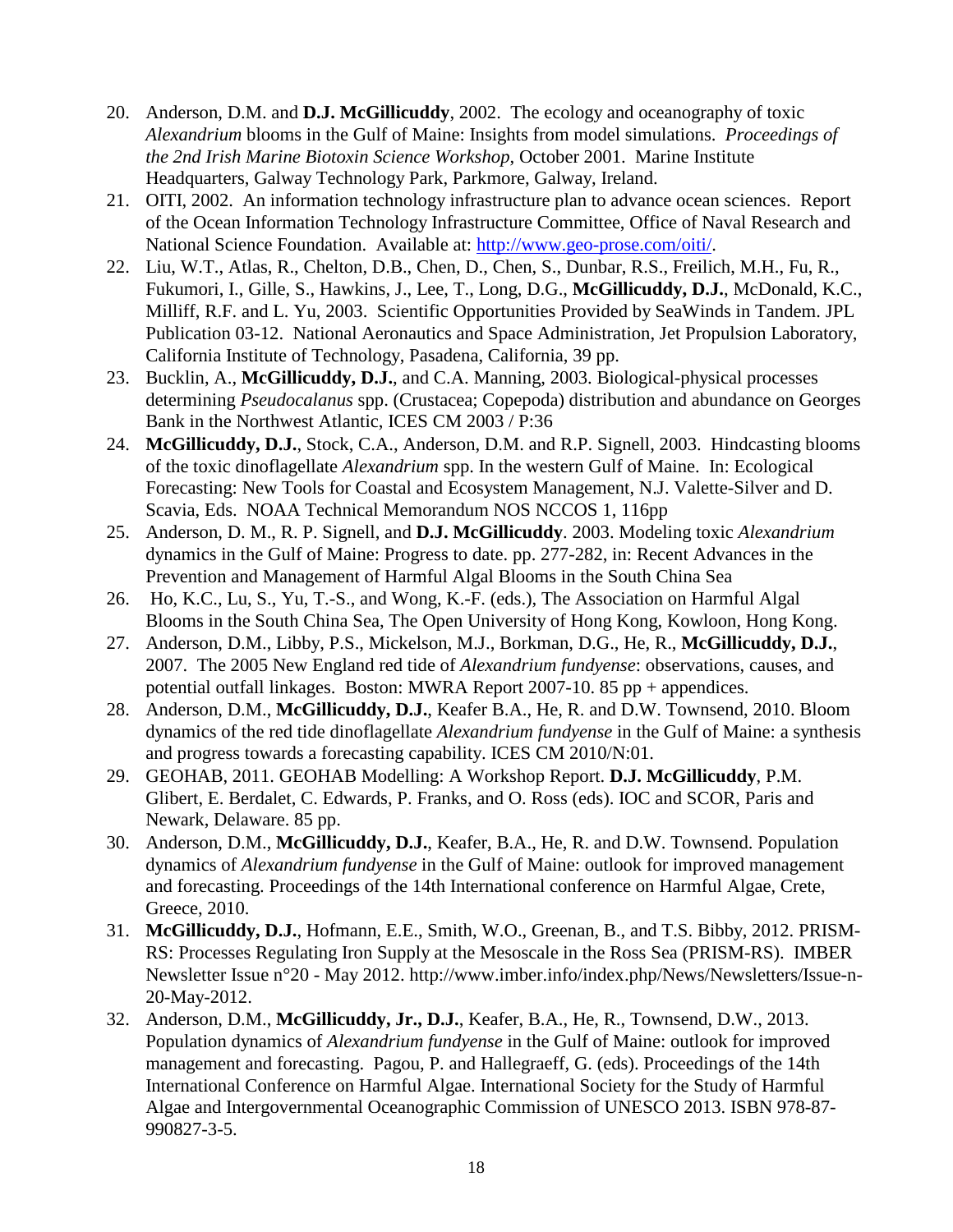## **PUBLISHED ABSTRACTS**

- **McGillicuddy, D.J.** and A.R. Robinson, 1988. Quasigeostrophic Modeling of Gulf Stream Ring Evolution and Propagation: Sensitivity to Computational Resolution and Subgridscale Parameterization. *EOS Transactions, American Geophysical Union*, 1988 Fall Meeting, **69**(44), 1236.
- Robinson, A.R., **McGillicuddy**, **D.J.**, Calman, J., Hoge, F.E., and J.A. Yoder, 1990. Mesoscale Eddies in the 1989 JGOFS Bloom Study Region as Observed Using Geosat Altimetric and *in situ* Data. *EOS Transactions, American Geophysical Union*, **71**(2), 80-81.
- **McGillicuddy, D.J.**, Robinson, A.R., and J.J. McCarthy, 1994. Coupled Physical and Biological Modeling of the Spring Bloom in the North Atlantic. *EOS Transactions, American Geophysical Union*, 1994 Ocean Sciences Meeting, **75**(3), 94.
- **McGillicuddy, D.J.**, 1995. Coupled Physical-Biological Modeling of the Spring Bloom in the North Atlantic. First JGOFS International Scientific Symposium, Villefranche-sur-Mer, France, Book of Abstracts published by SCOR / ICSU.
- Siegel, D.A, E. Fields, **D.J. McGillicuddy** and A.F. Michaels, 1997: Mesoscale Motions, Satellite Altimetry and Biogeochemical Processes in the Sargasso Sea. Presented at the 1997 ASLO Aquatic Sciences Meeting. Sante Fe, NM, February 1997.
- **McGillicuddy, D.J.**, 1997. Mesoscale Ocean Dynamics and Biological Productivity. North Atlantic Planning Report Number 20, U.S. JGOFS Planning Office, Woods Hole Oceanographic Institution, Woods Hole, MA.
- **McGillicuddy, D.J.**, 1997. Nutrient Supply to the Upper Ocean Induced by the Interaction of Wind Driven Surface Currents and Mesoscale Eddies. *EOS Transactions, American Geophysical Union*, 1997 Spring Meeting, **78**(17), S71.
- Gentleman, W.C., Lynch, D.R., **McGillicuddy, D.J.**, and C.S. Davis, 1997. *In-Situ* Population Dynamics of *Calanus finmarchicus*. Proceedings of the Gulf of Maine Ecosystem Dynamics, A Scientific Symposium and Workshop*,* St. Andrews, New Brunswick, 16-19 September 1996, G.T. Wallace and E.F. Braasch eds., RARGOM Report 97-1.
- Lynch, D.R., **McGillicuddy, D.J.**, Gentleman, W.C., and C.S. Davis, 1997. Modeling Copepod Abundance and Distribution on Georges Bank. ICES Theme Session - GLOBEC: Results From Interdisciplinary Programmes in the North Atlantic, Baltimore, MD, 24 September 1997. Paper #CM 1997/T: 18.
- **McGillicuddy, D.J.**, Lynch, D.R., Wiebe, P., Runge, J., Gentleman, W.C., and C.S. Davis, 1997. Evaluating the Synopticity of the U.S. Globec Georges Bank Broad-scale Sampling Pattern With Observational System Simulation Experiments. ICES Theme Session - GLOBEC: Results From Interdisciplinary Programmes in the North Atlantic, Baltimore, MD, 24 September 1997. Paper #CM 1997/T: 20.
- Fields, E.A., Siegel, D.A., and **D.J. McGillicuddy**, 1998. Mesoscale Motions, Satellite Altimetry and Biogeochemical Processes in the Sargasso Sea. *EOS Transactions, American Geophysical Union*, 1998 Ocean Sciences Meeting, **79**(1), 70.
- Lynch, D.R., Gentleman, W.C., **McGillicuddy, D.J.**, and C.S. Davis, 1998. Biophysical Simulations of *Calanus finmarchicus* Population Dynamics in the Gulf of Maine. *EOS Transactions, American Geophysical Union*, 1998 Ocean Sciences Meeting, **79**(1), 155.
- **McGillicuddy, D.J.**, Lynch, D.R., Moore, A.M., Gentleman, W.C., and C.S. Davis, 1998. An Adjoint Data Assimilation Approach to the Estimation of *Pseudocalanus* Population Dynamics. *EOS Transactions, American Geophysical Union*, 1998 Ocean Sciences Meeting, **79**(1), 179.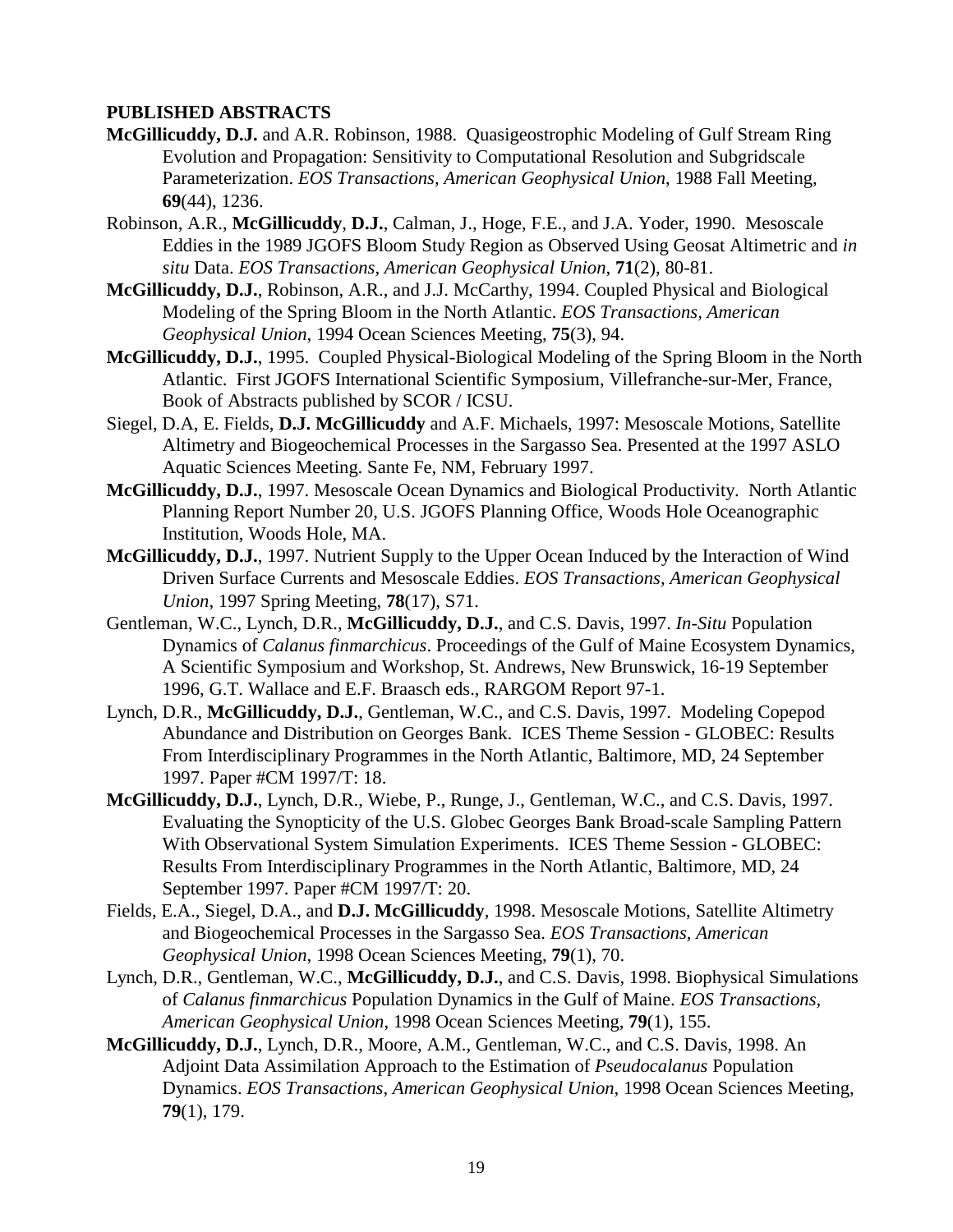- **McGillicuddy, D.J.**, 1998. Impacts of Mesoscale Ocean Dynamics and Wind-Driven Surface Currents on Upper Ocean Plankton Ecosystems. *EOS Transactions, American Geophysical Union*, 1998 Spring Meeting, **79**(17), 175.
- Lima, I., Doney, S., Bryan, F., **McGillicuddy, D.J.**, Anderson, L., and M. Maltrud, 2000. Preliminary Results From an Eddy-resolving Ecosystem Model for the North Atlantic. *EOS Transactions, American Geophysical Union,* 2000 Ocean Sciences Meeting, **80**(49), 28.
- **McGillicuddy, D.J.**, Kosnyrev, V.K., Sweeney, E.N., and K.O. Buesseler, 2000. Modeling Mesoscale Biogeochemical Processes in a Topex/Poseidon Diamond Surrounding the U.S. JGOFS Bermuda Atlantic Time-Series Study. *EOS Transactions, American Geophysical Union,* 2000 Ocean Sciences Meeting, **80**(49), 28.
- Bucklin, A., and **D.J. McGillicuddy**, 2000. Biological-Physical Analysis of the Maintenance of the Cryptic Copepods *Pseudocalanus* spp. On Georges Bank. *EOS Transactions, American Geophysical Union,* 2000 Ocean Sciences Meeting, **80**(49), 89.
- **McGillicuddy, D.J.**, 2000. Real-Time Forecasting and Biological Data Assimilation on Georges Bank. *EOS Transactions, American Geophysical Union,* 2000 Ocean Sciences Meeting, **80**(49), 297.
- **McGillicuddy, D.J.**, Signell, R.P., Stock, C., Lynch, D.R. and A. Thompson, 2000. Modeling *Alexandrium* spp. Blooms in the Gulf of Maine. Symposium on Harmful Marine Algae in the U.S., Marine Biological Laboratory, Woods Hole, MA, p. 217.
- Hansell, D.A. and **D.J. McGillicuddy,** 2001. S2O2: The Sargasso Sea Ocean/Atmosphere Observatory. Challenges of a Changing Earth. IGBP Global Change Open Science Conference, Amsterdam, NL.
- Conte, M.H., Weber, J.C., Dickey, T.D. and **D.J. McGillicuddy**, 2001. Linkage Between Transient Upper Ocean Physical and Biological Forcing and Deep Ocean Flux at the Bermuda Time-Series Site. *EOS Transactions, American Geophysical Union*, **82**(47), Fall Meeting Supplement, Abstract OS52C-12.
- **McGillicuddy, D.J.**, 2001. Impacts of High-wavenumber Wind Stress Variability on Planktonic Ecosystems of the North Atlantic. *EOS Transactions, American Geophysical Union*, **82**(47), Fall Meeting Supplement, Abstract OS31A-0395.
- Kosnyrev, V.K. and **D.J. McGillicuddy**, 2001. Modeling Mesoscale Biogeochemical Processes in a Topex/Poseidon Diamond Surrounding the U.S. JGOFS Bermuda Atlantic Time-series Study. *EOS Transactions, American Geophysical Union*, **82**(47), Fall Meeting Supplement, Abstract OS51D-0504.
- Luettich, R., Blanton, B., Arechavaleta, A., Werner, C., Seim, H., Naimie, C., Lynch, D., Sills, E., **McGillicuddy, D.J.** and P. Welsh, 2002. A Limited Area, Operational, Coastal Ocean Model of the South Atlantic Bight with Far Field Ocean Model Forcing and Data Assimilation. *EOS Transactions, American Geophysical Union*, **83**(4), Ocean Sciences Meeting Supplement, Abstract OS41M-08.
- Shulman, I., Haddock, S., **McGillicuddy, D.J.**, Paduan, J., Rosenfeld, L., Ramp, S., Kindle, J. and P. Bisset, 2002. Numerical Modeling of Bioluminescence in the Coastal Ocean. *EOS Transactions, American Geophysical Union*, **83**(4), Ocean Sciences Meeting Supplement, Abstract OS32S-03.
- Wanninkhof, R, Dickerson, R., Barber, R., Capone, D G., Duce, R., Erickson, D., Keene, W C., Lenschow, D., Matrai, P A., McGillis, W., **McGillicuddy, D.J.**, Penner, J., and A. Pszenny, 2002. Surface Ocean-Lower Atmosphere Studies: SOLAS. *EOS Transactions, American Geophysical Union*, **83**(4), Spring Meeting Supplement, Abstract A51F-07.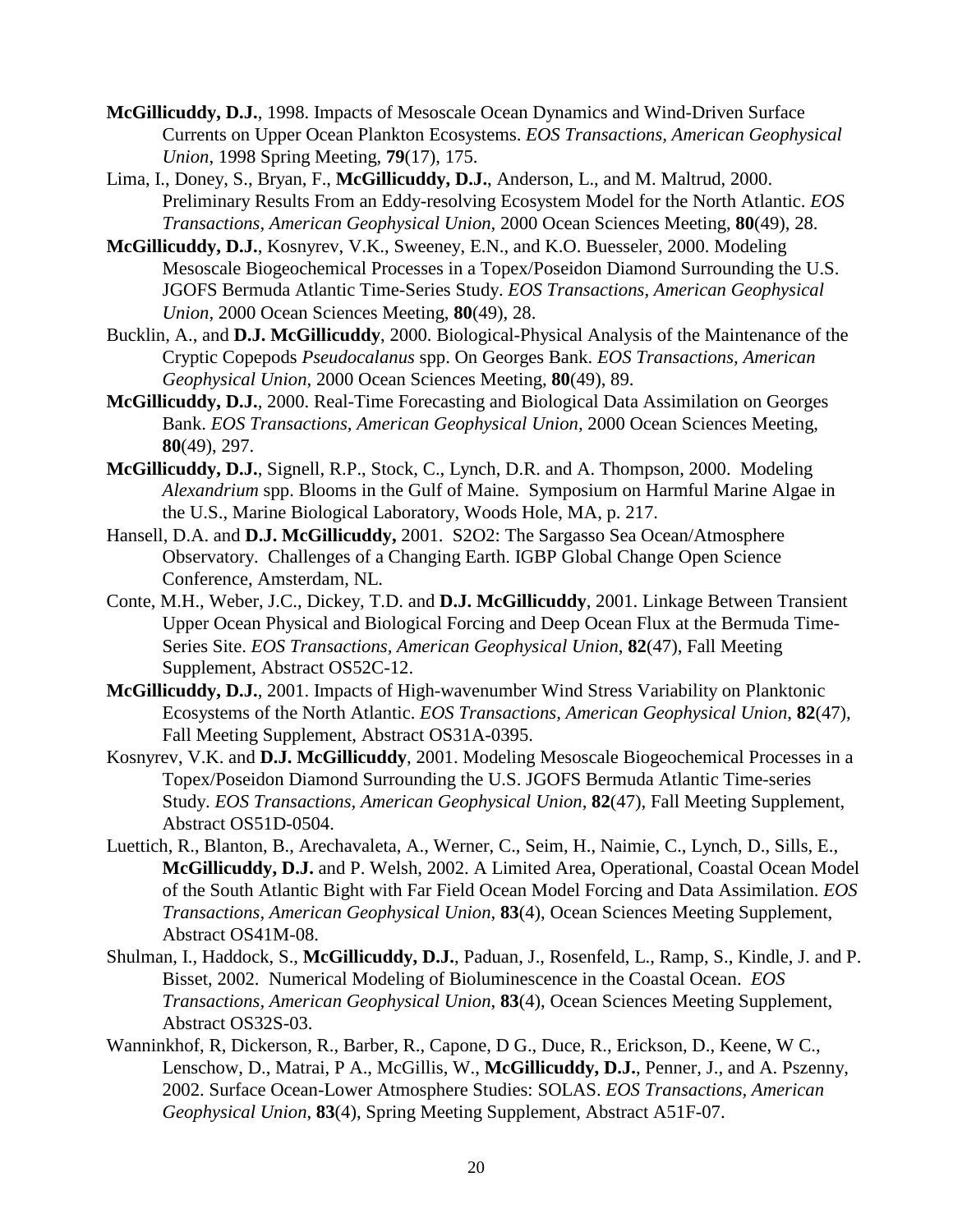- **McGillicuddy, D.J.**, Anderson, L.A., Doney, S.C. and M.E. Maltrud, 2003.Eddy-driven sources and sinks of nutrients in the upper ocean: results from a 0.1 degree resolution model of the N. Atlantic. Special Session "Eddy and frontal scale processes in ocean biogeochemistry: observations and models" convened by L. Memery, R. Williams, and D.J. McGillicuddy, EGS-AGU-EUG Joint Assembly, Nice, France. Abstract number EAE03-A-02957.
- O'Brien, S., Armbrust, E.V., Olson, R.J., and **D.J. McGillicuddy**, 2003. Eukaryotic Nanoplankton Diversity in Sargasso Sea Eddies. ASLO 2003 Aquatic Sciences Meeting, Salt Lake City, UT.
- **McGillicuddy, D.J.**, Anderson, D.M., Lynch, D.R., and D.W. Townsend, 2003. Mechanisms regulating the large-scale seasonal development of *Alexandrium fundyense* blooms in the Gulf of Maine (U.S.A.). Second Symposium of Harmful Marine Algae in the U.S., Marine Biological Laboratories, Woods Hole, MA.
- Stock, C.A., **McGillicuddy, D.J.**, Solow, A.R. and D.M. Anderson, 2003. Evaluating hypotheses for the initiation and development of *Alexandrium fundyense* blooms in the western Gulf of Maine using a coupled physical-biological model. Second Symposium of Harmful Marine Algae in the U.S., Marine Biological Laboratories, Woods Hole, MA.
- Bucklin, A., **McGillicuddy, D.J.** and C.A. Manning, 2003. Population Dynamics of Cryptic Species of *Pseudocalanus* in the Northwest Atlantic: Biological and Physical Coupling at Small- to Mesoscales. EOS Trans. AGU, 84(52), Ocean Sci. Meet. Suppl., Abstract OS22K-01.
- Li, X., and **D.J. McGillicuddy**, 2003. Physical and Biological controls on *Calanus finmarchicus* in the Georges Bank Region: an adjoint data assimilation approach. EOS Trans. AGU, 84(52), Ocean Sci. Meet. Suppl., Abstract OS22K-02.
- **McGillicuddy, D.J.**, Anderson, L.A., Doney, S.C. and M.E. Maltrud, 2004. Eddy-driven sources and sinks of nutrients in the upper ocean: Results from a 0.1 degree resolution model of the North Atlantic. ASLO/TOS Ocean Research Conference Abstract Book, p.104.
- Wieneke, S.G., Armbrust, E.V., Olson, R.J. and **D.J. McGillicuddy**, 2004. Diversity of eukaryotic nanoplankton in Sargasso Sea eddies. ASLO/TOS Ocean Research Conference Abstract Book, p.173.
- Shulman, I., Kindle, J.C., Paduan, J.D., Ramp, S.R., Rosenfeld, L.K., Haddock, S., **McGillicuddy, D.J.**, Moline, M.A., Nechaev, D., DeRada, S., Anderson, S.C. and M.W. Phelps, 2004. Modeled circulation patterns and bioluminescence distribution predictions during upwelling and relaxation events in the Monterey Bay area. ASLO/TOS Ocean Research Conference Abstract Book, p.146.
- Anderson, D.M., Keafer, B.A., **McGillicuddy, D.J.**, Mickelson, M., Keay, K.E., Libby, P.S., Manning, J.P., Mayo, C.A., Whittaker, D.K., Hickey, J.M., He., R., Lynch, D.R., and K.W. Smith. Initial Observations of the 2005 *Alexandrium fundyense* Bloom in Southern New England: general patterns and mechanisms. October 8, 2005, 3rd Symposium on Harmful Algae in the U.S. [http://www.whoi.edu/redtide/3rdsymposium/AbstractBook.pdf.](http://www.whoi.edu/redtide/3rdsymposium/AbstractBook.pdf)
- Li, Q. P., Hansell, D. A. and **D. J. McGillicuddy,** 2005. Study of Nutrients in a cyclonic eddy in the Sargasso Sea. ASLO 2005 Aquatic Sciences Meeting, Salt Lake City, Utah.
- Sedwick, P. N., Church, T. M., Bowie, A. R., Marsay, C. M., Achilles, K. M., Ussher, S. J., Lethaby, P. J., Johnson, R. J. and **D.J. McGillicuddy,** Iron in the Sargasso Sea during summer: aeolian imprint, spatiotemporal variability, and ecological implications. ASLO 2005 Aquatic Sciences Meeting, Salt Lake City, Utah.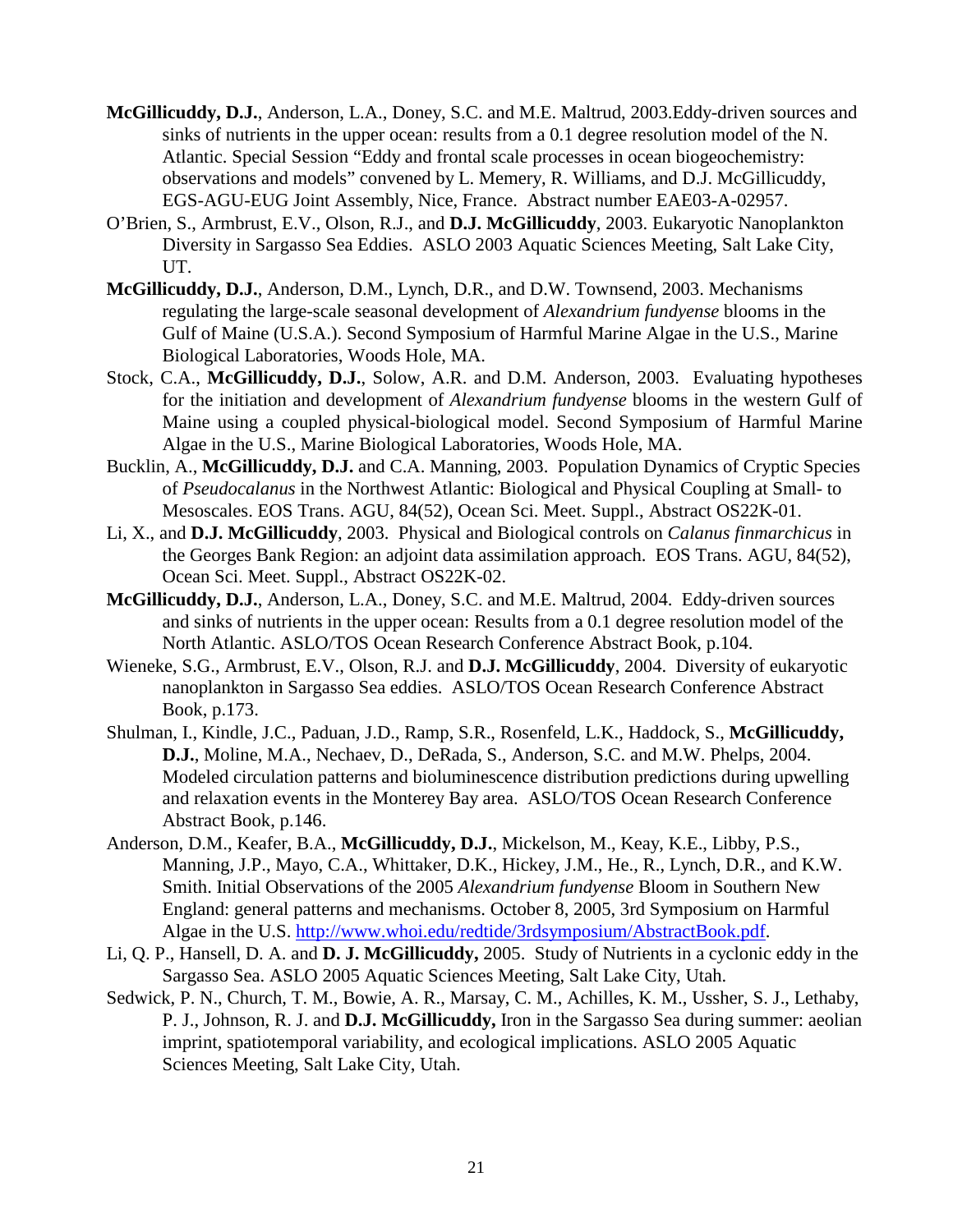- Friedrichs, M., Hood, R., Anderson, L., Armstrong, R., Chai, F., Christian, J., Doney, S., Dunne, J., Dusenberry, J., Fujii, M., Klinck, J., **McGillicuddy, D. J.**, Schartau, M., Spitz, Y. and J. Wiggert. The regional ecosystem modeling intercomparison project. EGU General Assembly 2005, Vienna, Austria.
- Maltrud, M., Doney, S., Lima, I., **McGillicuddy, D.J.** and K. Moore. A global eddy-permitting physical/biological ocean simulation. EGU General Assembly 2005, Vienna, Austria.
- **McGillicuddy, D.J.**, D.M. Anderson, R. He, D.R. Lynch , J.P. Manning, K.W. Smith, C.A. Stock, and D.W. Townsend. Modeling Blooms of *Alexandrium fundyense* in the Gulf of Maine: From Climatology to Forecasting. October 16-21, 2005, ERF meeting, Norfolk ,VA.
- **McGillicuddy, D.J.** and P. Wiebe. Dynamics of Plankton and Nekton in the Georges Bank Region. Ocean Sciences 2006, Honolulu, Hawaii, Abstract# OS33H.
- Benitez-Nelson, C.R. and **D.J. McGillicuddy**. Eddies and Fronts: Mesoscale Physical-Biological-Biogeochemical Linkages in the Open Ocean I. Ocean Sciences 2006, Honolulu, Hawaii, Abstract# OS11G, 12H, 13H, 14H, and 16D.
- Ledwell, J.R., **McGillicuddy, D.J.**, Anderson, L., Girton, J.B. and B. Greenan. Diapycnal Fluxes at the Base of the Euphotic Zone in a Mode-water Eddy. Ocean Sciences 2006, Honolulu, Hawaii, Abstract# OS13H-04.
- Nardello, I. and **D.J. McGillicuddy**. Impact of Mesoscale Eddy Activity in the Sargasso Sea on the Summertime Distribution of Phytoplankton. Ocean Sciences 2006, Honolulu, Hawaii, Abstract# OS16D-09.
- Jenkins, W.J. and **D.J. McGillicuddy**. Vertical Nutrient Transport in Cyclonic and Anticyclonic Eddies in the Sargasso Sea as Evidenced from <sup>3</sup>He Distributions. Ocean Sciences 2006, Honolulu, Hawaii, Abstract# OS14H-01.
- Li, X., **McGillicuddy, D.J.**, Durbin, E.G. and P.H. Wiebe. Biological Control of the Vernal Population Increase of *Calanus finmarchicus* on Georges Bank. Ocean Sciences 2006, Honolulu, Hawaii, Abstract# OS33H-03.
- Davis, C., Du, Q., Ashjian, C., Gallager, S., Ji, R., Hu, Q. and **D.J. McGillicuddy**. Retention and Loss of Plankton and Particles on Georges Bank During Spring. Ocean Sciences 2006, Honolulu, Hawaii, Abstract# OS33H-05.
- Johnson, R.J., Bates, N.R., **McGillicuddy, D.J.**, Anderson, A., Bell, S., Buck, N., Lethaby, P.J., Lochhead, V.L., Lomas, D., Neely, K., Roadman, M.J., Pequignet, M.J. and S. Pluvinage. Mesoscale Eddy Variability in the Sargasso Sea and its Impact on Upper Ocean Biogeochemistry. Ocean Sciences 2006, Honolulu, Hawaii, Abstract# OS13H-03.
- Mouriño Carballido, B. and **D.J. McGillicuddy**. Investigating the Role of Mesoscale Eddies in the Metabolic Balance of Subtropical Regions. Ocean Sciences 2006, Honolulu, Hawaii, Abstract# OS16D-08.
- Roadman, M.J., Bates, N.R., Johnson, R.J., **McGillicuddy, D.J.**, Anderson, A., Bell, S., Buck, N., Lethaby, P., Lomas, D., Neely, K., Pequignet, C., Pluvinage, S. and V. Lochhead. Overview of EDDIES Transect cruises in the Sargasso Sea. Ocean Sciences, Honolulu, Hawaii, Abstract# OS16D-07.
- Li, Q., **McGillicuddy, D.J.**, Hansell, D.A., Bates, N.R., Jenkins, W.J. and R. Johnson. Biogeochemical Impacts of a Cyclonic Eddy in the Sargasso Sea. Ocean Sciences 2006, Honolulu, Hawaii, Abstract# OS14H-02.
- Goldthwait, S., Steinberg, D.K. and **D.J. McGillicuddy**. Elevated Biomass of Mesozooplankton and Enhanced Fecal Pellet Flux in Cold-Core and Mode-Water Eddies in the Sargasso Sea. Ocean Sciences 2006, Honolulu, Hawaii, Abstract# OS14H-05.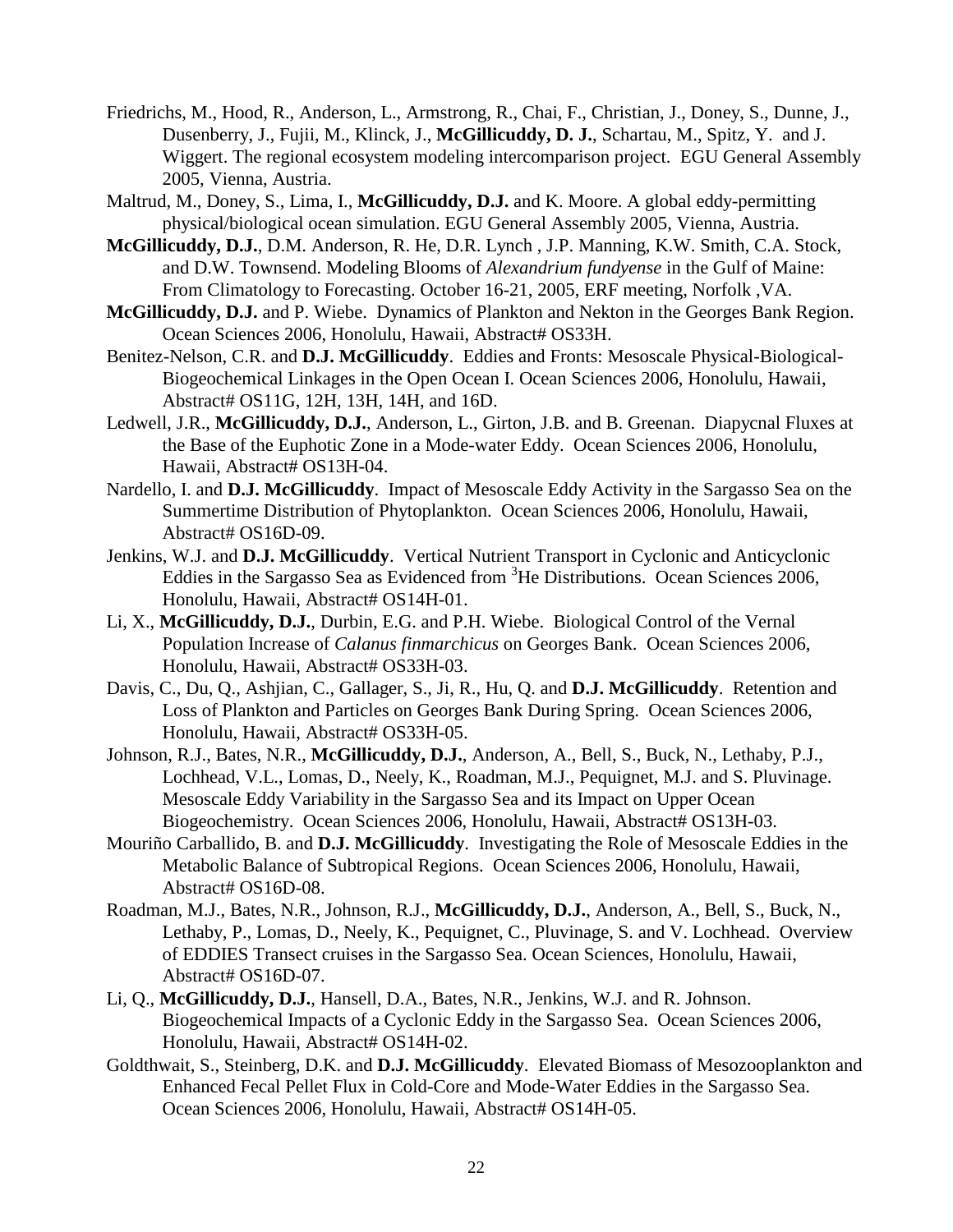- Pointer, B., Pike, S., Lamborg, C., Andrews, J., Verdeny, E., Cai, P., Henderson, P., **McGillicuddy, D.J.** and K. Buesseler. Particle Export During EDDIES. Ocean Sciences 2006, Honolulu, Hawaii, Abstract# OS14H-06.
- Friedrichs, M.A., Anderson, L., Armstrong, R., Chai, F., Christian, J., Doney, S., Dunne, J., Dusenberry, J., Fujii, M., Hood, R., **McGillicuddy, D.J.**, Schartau, M., Spitz, Y. and J. Wiggert. The Regional Ecosystem Model Intercomparison Project. Ocean Sciences 2006, Honolulu, Hawaii, Abstract# OS34A-06.
- **McGillicuddy, D.J.**, Bates, N., Bibby, T., Buesseler, K., Carlson, C., Davis, C.S., Falkowski, P., Goldthwait, S., Hansell, D.A., Jenkins, W., Johnson, R., Ledwell, J., Li, Q., Siegel, D., and D. Steinberg. Impacts of Eddies and Mixing on Plankton Community Structure and Biogeochemical Cycling in the Sargasso Sea. Ocean Sciences 2006, Honolulu, Hawaii, Abstract# OS13H-02.
- Anderson, D.M., Keafer, B.A., **McGillicuddy, D.J.**, Mickelson, M.J., Keay, K.E., Libby, P.S., Manning, J.P., Mayo, C.A., Whittaker, D.K., Hickey, J.M., He, R., Lynch, D.R. and K.W. Smith. Initial Observations of the 2005 *Alexandrium fundyense* bloom in Southern New England: General Patterns and Mechanisms. Ocean Sciences 2006, Honolulu, Hawaii, Abstract# OS11C-03.
- Goldthwait, S.A., **D. McGillicuddy**, C. Davis, 2006. VPR visualization of a mode-water eddy diatom bloom. *EOS Transactions*, *American Geophysical Union*, Fall Meeting Supplement, **87**(52), Abstract OS43A-0642.
- Anderson, D.M., Keafer, B.A., Norton, K., **McGillicuddy, D.J.**, He, R., Pilskaln, C.H., and D. Couture, 2007. *Alexandrium fundyense* cyst dynamics in the Gulf of Maine (abstract). Fourth Symposium on Harmful Algae in the U.S., Marine Biological Laboratory, Woods Hole, MA.
- **McGillicuddy, D.J.**, He, R., Smith, K.W., Anderson, D.M., and B.A. Keafer, 2007. Observations and Models of *Alexandrium fundyense* Blooms in the Gulf of Maine and Georges Bank: From Climatology to Forecasting (abstract). Fourth Symposium on Harmful Algae in the U.S., Marine Biological Laboratory. Woods Hole, MA.
- Eden, B.R., D.K. Steinberg, S.A. Goldthwait, **D.J. McGillicuddy**, 2007. The effect of mesoscale eddies on zooplankton community structure in the Sargasso Sea. ASLO 2007 Aquatic Sciences Meeting, Santa Fe, NM, Abstract Number 196.
- Anderson, L.A., **McGillicuddy, D.J.**, and J.R. Ledwell. Plankton Bloom in a Mode-water Eddy Caused by Eddy-wind. Ocean Sciences 2008, Orlando, FL, Conference Abstract Book, p.14.
- Aretxabaleta, A.L., **McGillicuddy, D.J.**, Smith, K.W., and D.R. Lynch. Model Simulations of the Bay of Fundy Gyre. Ocean Sciences 2008, Orlando, FL, Conference Abstract Book, p. 16.
- Bronk, D.A., Emerson, S., Carlson, C., Johnson, K., **McGillicuddy, D.J.**, and C. Sabine. Exploring the Future of U.S. Ocean Time Series. Ocean Sciences 2008, Orlando, FL, Conference Abstract Book, p. 51.
- Manning, J.P., **McGillicuddy, D.J.**, Churchill, J.H., Pettigrew, N.R., and L.S. Incze. Observations of Gulf of Maine's Coastal Current. Ocean Sciences 2008, Orlando, FL, Conference Abstract Book, p. 285.
- Marsay, C.M., Sedwick, P.N., Johnson, R.J., Lohan, M.C., **McGillicuddy, D.J.**, and T.M. Church. Pronounced Temporal and Mesoscale Variability of Dissolved Iron in the Sargasso Sea (BATS Region). Ocean Sciences 2008, Orlando, FL, Conference Abstract Book, p. 286.
- **McGillicuddy, D.J.**, Anderson, D.M., He, R., and B.A. Keafer. Hindcasting the Historic 2005 New England Red Tide: Forcing Mechanisms and Future Implications. Ocean Sciences 2008, Orlando, FL, Conference Abstract Book, p. 295.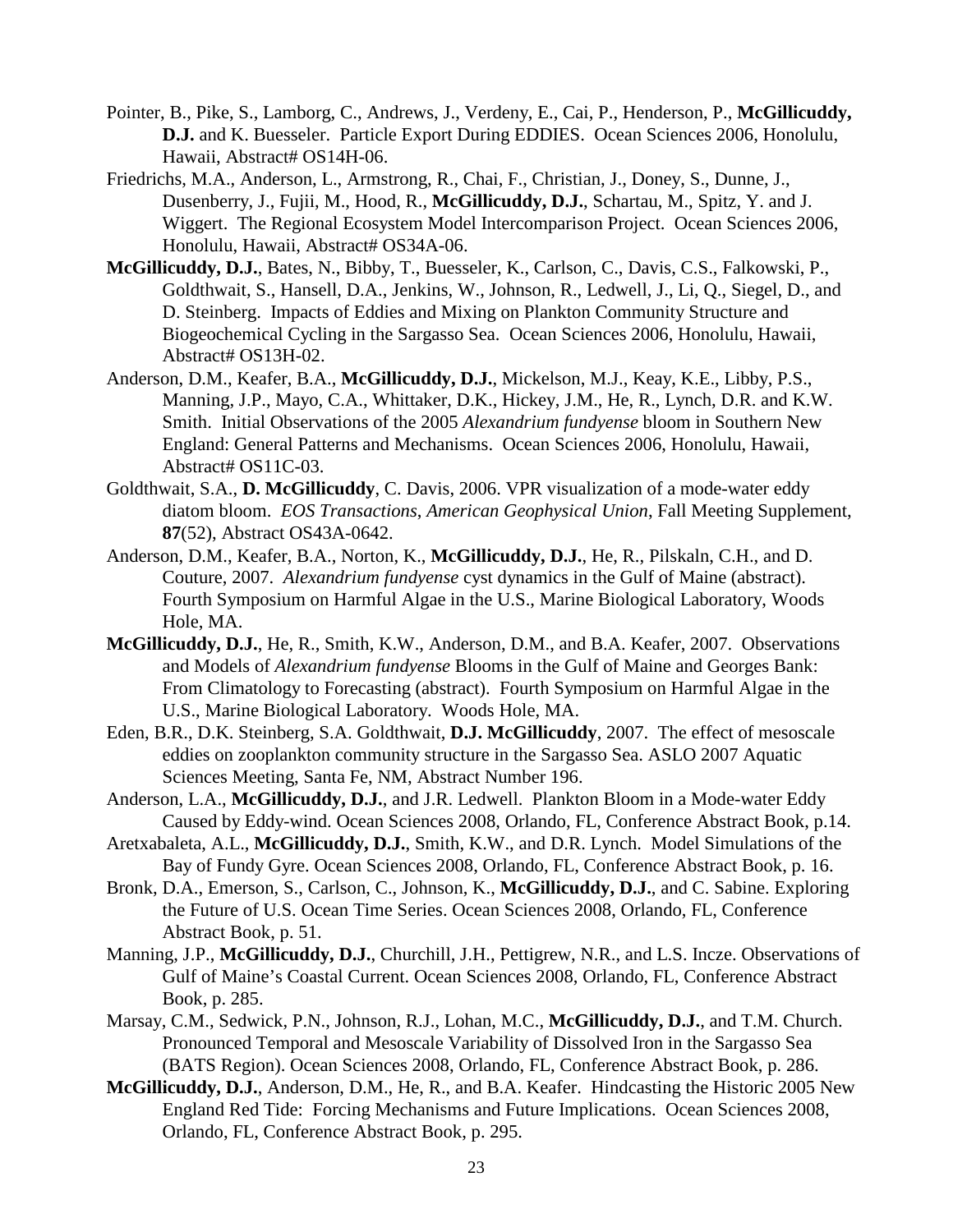- Neely, K., Bates, N.R., Johnson, R.J., and **D.J. McGillicuddy**. The Influence of Mesoscale Eddies on Inorganic Carbon Cycling and Air-Sea  $CO<sub>2</sub>$  Gas Exchange in the North Atlantic Ocean. Ocean Sciences 2008, Orlando, FL, Conference Abstract Book, p. 327.
- Smith, K.W., **McGillicuddy, D.J.**, and D.R. Lynch. Parameter Estimation Using an Ensemble Smoother: The Effect of the Circulation in Biological Estimation. Ocean Sciences 2008, Orlando, FL, Conference Abstract Book, p. 425.
- Wallhead, P., Smith, K.W., **McGillicuddy, D.J.**, and A. Solow. Conditional Simulation of Plankton Ecosystem Fields: A Tool for Testing Models. Ocean Sciences 2010, Portland, OR, 1700h PO14C-07
- He, R., **McGillicuddy, D.J.**, Anderson, D.M., Keafer, B., and Y Li. Predicting Harmful Algal Blooms in the Gulf of Maine: From Event Hindcasting to Seasonal Forecasting. Ocean Sciences 2010, Portland, OR, 1430h IT33B-07
- **McGillicuddy, D.J.**, Lavelle, J.W., Thurnherr, A.M., Kosnyrev, V.K., and L S Mullineaux. Larval dispersion along an axially symmetric mid-ocean ridge. Ocean Sciences 2010, Portland, OR, 1730h IT45G-06
- Smith, W.O., Olson, E., and **D.J. McGillicuddy**, 2012. *Phaeocystis antarctica* ghost colonies: a previously unknown component of *Phaeocystis* blooms in the Ross Sea. Poster presentation, 15<sup>th</sup> International Conference on Harmful Algae, Changwon Gyeongnam, Korea.
- **McGillicuddy, D.J.**, Townsend, D.W., Keafer, B.A., Thomas, M.A., and D.M. Anderson, 2013. Georges Bank: a leaky incubator of *Alexandrium fundyense* blooms. 7th Symposium on Harmful Algae in the U.S., Sarasota, FL.
- Hubbard, K.A., Sirois, A., Disney, J., Flewelling, F., O'Dea, S., Morton, Robertson, S.A., Flores Quintana, H.A., Kleindinst, J.L., **McGillicuddy**, **D.J.**, and D.M. Anderson, 2013. Spatial and temporal variability of toxic *Pseudo-nitzschia* spp. in the Gulf of Maine during summer 2012. 7th Symposium on Harmful Algae in the U.S., Sarasota, FL.
- 2014 Ocean Sciences Meeting:
	- Olson, E.M., **McGillicuddy, D.J.**, Davis, C.S., Dyhrman, S.T., and J.B. Waterbury. Physical aggregation of buoyant *Trichodesmium* spp. colonies through eddy/wind interaction: Observations and modeling. Abstract ID: 15128.
	- Stanley, R. H., **McGillicuddy, D.J.**, and Z.O. Sandwith. Submesoscale biological hotspots: Insights from a high resolution towed oxygen profiler and from surface  $O_2/Ar$  ratios. Abstract ID: 14322.
	- Gaube, P., **McGillicuddy, D. J.**, Chelton, D.B., Behrenfeld, M.J., and P.G. Strutton. Regional variations in the influence of mesoscale ocean eddies on near-surface chlorophyll. Abstract ID: 13070.
	- Rouco Molina, M., Olson, E., **McGillicuddy, D.J.,** Waterbury, J.B., and S.T. Dyhrman. *Trichodesmium* sp. clade distributions in the North Atlantic Ocean. Abstract ID: 16705.
	- **McGillicuddy, D.J.**, Sedwick, P.N., Dinniman, M.S., Arrigo, K.R., and the PRISM Science Team: Iron supply and demand in an Antartctic Shelf ecosystem. Abstract ID: 13395.
	- Klinck, J., Dinniman, M., Greenan, B. **McGillicuddy, D.J.** and the PRISM group: Horizontal structure of ocean properties in the Southern Ross Sea. Abstract ID: 16487.
	- Marsay, C.M., Sedwick, P.N., Dinniman, M.S., Sohst, B.M., and **D.J. McGillicuddy.** An assessment of benthic iron efflux on the Ross Sea Continental Shelf and its contribution to surface water dissolved iron supply. Abstract ID: 17502.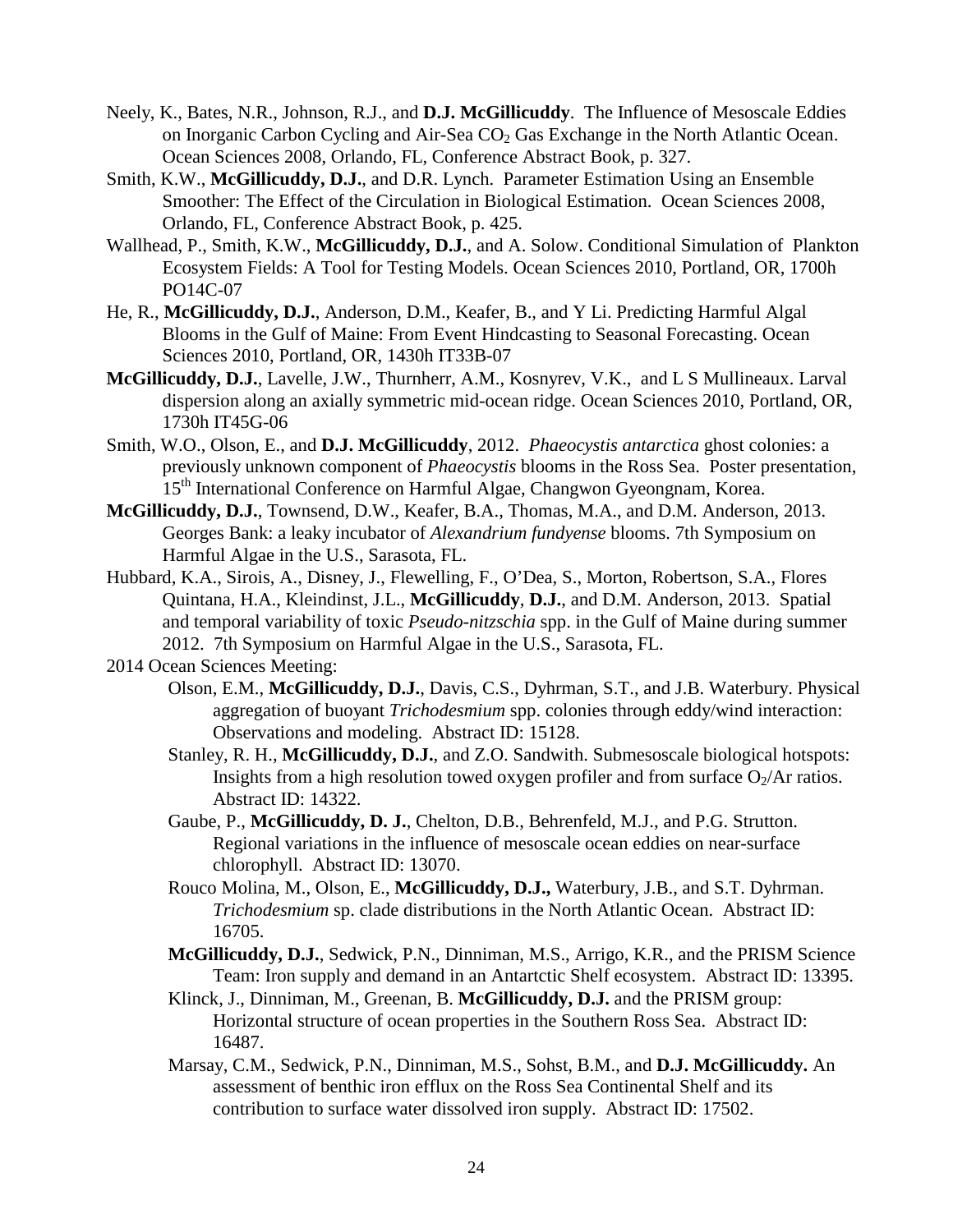- Townsend, D.W., Pettigrew, N.R., **McGillicuddy, D.J.**, Shankar, S., and K.A. Hubbard. Recent increases in water mass variability in the Gulf of Maine region: Effects on nutrients and HAB species, *Alexandrium fundyense* and *Pseudo-nitzschia* spp. Abstract ID: 14227.
- 2016 Ocean Sciences Meeting:
	- **McGillicuddy, D.J.**, Sedwick, P.N., Dinniman, M.S., Arrigo, K.R., Bibby, T.S., Greenan, B.J.W., Hofmann, E.E., Klinck, J.M., Smith, W.O., Mack, S.L., Marsay, C.M., Sohst, B.M., and G.L. van Dijken, 2016. Iron supply and demand in an Antarctic shelf ecosystem. Abstract HE52B-02.
	- Smith, W.O., **McGillicuddy, D.J.**, Olson, E., Sosik, H.M, and E. Peacock, 2016. A missing link? Mesoscale distributions of colonial *Phaeocystis antarctica* and its ghost colonies in the Ross Sea. Abstract HE44D-1540.
	- Mack, S., Dinniman, M.S., Klinck, J., Sedwick, P. and **D.J. McGillicuddy**, 2016. Iron transport pathways in the Ross Sea: Physical processes affecting the supply of dFe in a regional ocean model. Abstract HE41B-03.
	- Li, Y., **McGillicuddy, D.J.**, Dinniman, M.S., and J. Klinck, 2016. Processes regulating formation of low-salinity, high-biomass lenses along the edge of Ross Ice Shelf. Abstract HE44B-1504.
	- Gaube, P., Thorrold, S., Braun, C., **McGillicuddy, D.J.**, Lawson, G. and G. Skomal, 2016. The Use of Mesoscale Eddies and Gulf Stream Meanders by White Sharks *Carcharodon carcharias*. Abstract ME24F-0766.

2018 Ocean Sciences Meeting:

- Della Penna, A., Braun, C., **McGillicuddy, D.J.**, Skomal, G., Lawson, G., Thorrold, S. and P. Gaube, 2018. Observations of the Three-dimensional Movement of White Shark and Acoustic Backscattering Reveal the Structuring of Pelagic Ecosystems by Mesoscale Eddies. Abstract EP34C-0861 presented at 2018 Ocean Sciences Meeting, Portland, OR, 12-16 Feb.
- Mack, S.L., Dinniman, M.S., Klinck, J.M., **McGillicuddy, D.J.** and L. Padman, 2018. Resolving eddies in regional ocean models of Antarctic shelf seas, Abstract HE34A-2920 presented at 2018 Ocean Sciences Meeting, Portland, OR, 12-16 Feb.
- Resplandy, L., **McGillicuddy, D.J.** and M. Levy, 2018. Mechanisms Controlling Mesoscale and Submesoscale Hotspots in Net Primary Production and Export. Abstract BN44A-1186 presented at 2018 Ocean Sciences Meeting, Portland, OR, 12-16 Feb.

# **INVITED LECTURES**

- Guest Lecture in Biological Oceanography, Harvard University, Cambridge, MA, April 1996.
- Physical Oceanography Seminar, Massachusetts Institute of Technology, Cambridge, MA, September 1996.
- Departmental Seminar, Horn Point Environmental Labs., Cambridge, MD, February 1997.
- Gordon Research Conference in Chemical Oceanography, Meriden, NH, August 1997.
- Globec International Modeling Workshop, Chapel Hill, NC, January 1998.
- AGU/ASLO Ocean Sciences Meeting Special Session on Theory and Modeling of Ocean Circulation, Data Assimilation and Interdisciplinary Applications: A Tribute to Professor Allan R. Robinson, San Diego, CA, February 1998.
- Monday Night at Mote Lecture Series, Mote Marine Laboratory, Sarasota, FL, March 1998.
- Oceanography Seminar Series, Harvard University, Cambridge, MA, April 1998.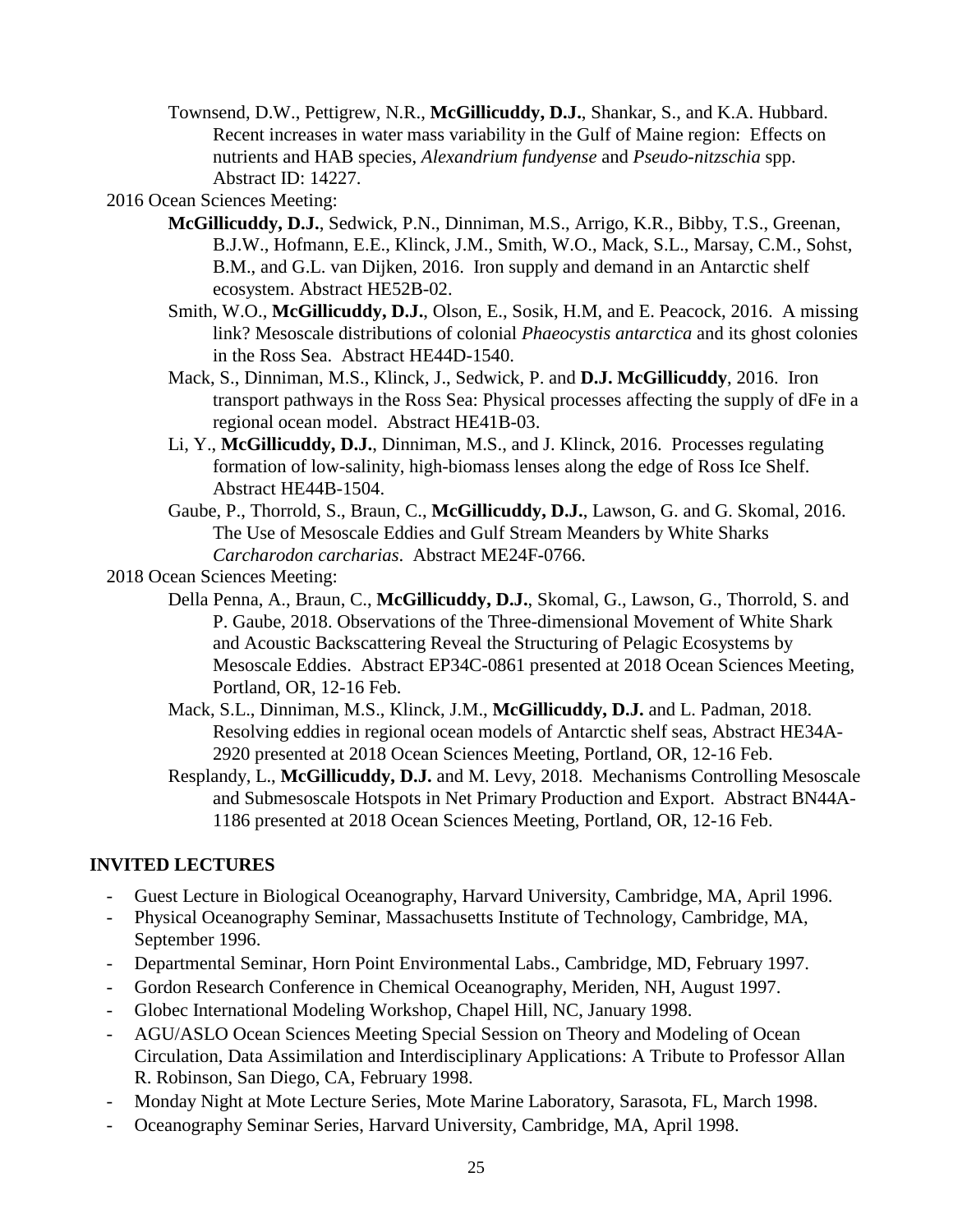- Physical Oceanography Seminar, University of Rhode Island, Narragansett, RI, April 1998.
- Biological Oceanography Seminar, Scripps Institution of Oceanography, La Jolla, CA, May 1998.
- Oceanography Seminar, Bermuda Biological Station for Research, St. Georges, Bermuda, July 1998.
- Departmental Seminar, Center for Coastal Physical Oceanography, Old Dominion University, Norfolk, VA, February 1999.
- CMAST Seminar, University of Massachusetts Dartmouth, Dartmouth, MA, April 1999.
- Guest lecture, Biological Oceanography, University of New Hampshire, Durham, NH, April 1999.
- Gordon Research Conference in Coastal Ocean Modeling, New London, NH, June 1999.
- Middle Atlantic Bight Physical Oceanography and Meteorology (MABPOM) Workshop, Woods Hole, MA, October 1999.
- AGU/ASLO Ocean Sciences Meeting Special Session on Coastal Ocean Dynamics and Prediction, San Antonio, TX, January 2000.
- AGU/ASLO Ocean Sciences Meeting Special Session on Marine Ecosystem Modeling on Regional to Global Scales, San Antonio, TX, January 2000.
- University of Connecticut Department of Marine Sciences Seminar Series, Avery Point, CT, February 2000.
- ONR Bioluminescence Workshop, San Diego, CA, February 2000.
- ONR Workshop on a Pilot Bioluminescence Experiment, Monterey, CA, May 2000.
- Physical Oceanography / Geochemistry Seminar, Lamont-Doherty Earth Observatory, Palisades, NY, May 2000.
- Department of Earth and Planetary Sciences Seminar, Johns Hopkins University, Baltimore, MD, November 2000.
- MIT Sack Lunch seminar, Massachusetts Institute of Technology, Cambridge, MA, November 2000.
- Estuarine Research Federation Conference Special Session on Ecological Forecasting, St. Petersburg, FL, November 2001.
- Guest Lecture, Sea Education Association, Woods Hole, MA, January 2002.
- College of Marine Science Seminar Series, University of South Florida, St. Petersburg, FL, April 2002.
- Virginia Institute of Marine Science Seminar Series, Gloucester Point, VA, September 2002.
- Departmental Seminar, School of Marine Science and Technology, University of Massachusetts Dartmouth, New Bedford, MA, March 2003.
- Earth Science Colloquium, Lamont-Doherty Earth Observatory, Palisades, NY, March 2003.
- Oceanography Seminar, Texas A&M University, College Station, TX, March 2003.
- Guest lecture, Martin Ryan Institute, National University of Ireland, Galway, Ireland, April 2003.
- JGOFS Final Open Science Conference, National Academy of Sciences, Washington, DC, May 2003.
- Workshop on real time coastal observing systems for ecosystem dynamics and harmful algal blooms. Villefranche-sur-mer, France, June 2003.
- Topics in Atmospheric and Oceanic Sciences Seminar Series, Marine SciencesResearch Center, State University of New York, Stony Brook, NY, November 2003.
- Institute of Marine and Coastal Sciences Seminar Series, Rutgers University, New Brunswick, NJ, November 2003.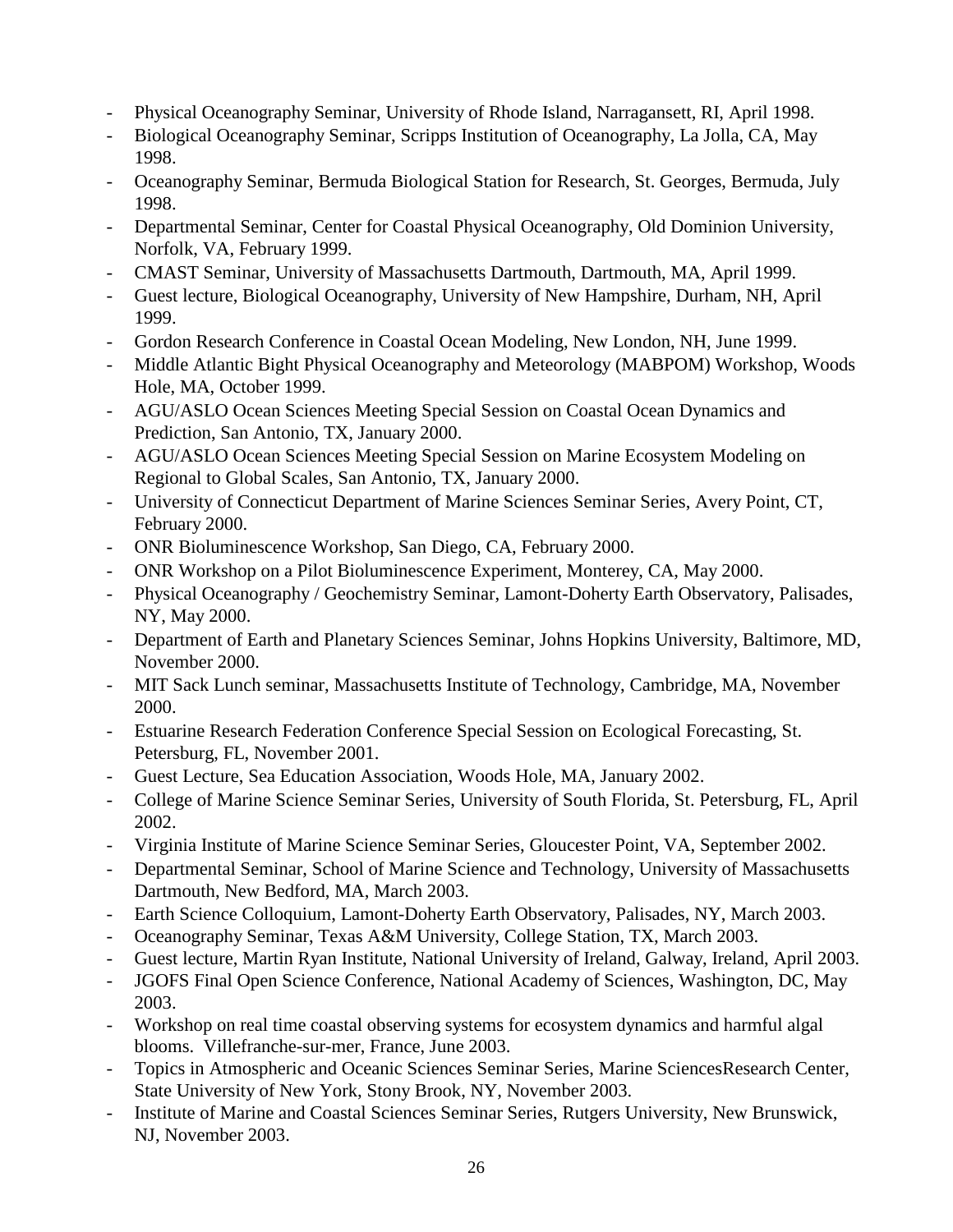- Visiting Scientist Lecture, Cooperative Institute for Marine and Atmospheric Studies,
- Rosenstiel School of Marine and Atmospheric Science, University of Miami, Miami, FL, January 2004.
- University of Maine School of Marine Sciences Seminar Series, Orono, ME, February 2004.
- Biological Oceanography of Harmful Algal Blooms (BOHAB) Steering Committee Meeting,
- Martin Ryan Institute, National University of Ireland, Galway, February 2005.
- Basin workshop. Reykjavik, Iceland, March, 2005.
- Earth System Initiative Seminar Series, MIT, Cambridge, MA, April 2005.
- Laboratoire d'Océanographie de Villefranche, Villefranche-sur-mer, France, January 2006.
- BOHAB Seminar, Galway, Ireland, March 2006.
- National Oceanography Center, Southampton, UK, November 2006.
- Environmental fluid mechanics seminar, Department of Civil and Environmental Engineering, MIT, Cambridge, MA, April 2007.
- Rosenstiel School of Marine and Atmospheric Science, University of Miami, Miami, FL, April 2008.
- Committee on Evolution of the Nation Oceanographic Research Fleet, Ocean Studies Board of the National Research Council, Woods Hole, MA, March 2009.
- Ocean Carbon and Biogeochemistry Workshop, Monterey Bay Aquarium Research Center, Moss Landing, CA, May 2009.
- *Calanus* Life History Workshop, Portland ME, March 2010.
- Old Dominion University, Department of Ocean, Earth, and Atmospheric Sciences Seminar, April 2010.
- Gordon Conference on Oceans and Human Health, University of New England, Biddeford, ME, June 2010.
- US GLOBEC Final Symposium, Washington, DC, October 2011.
- University of Massachusetts Dartmouth School of Marine Sciences Seminar, April 2012.
- Okinawa Institute of Marine Science and Technology, MarVel Workshop, May 2012.
- Mote Marine Laboratory Special Lecture Series, Mote Marine Laboratory, Sarasota, FL, March 2013.
- Trinity Preparatory School, Winter Park, FL, March 2013.
- NOAA North Atlantic Regional Team Ecological Forecasting Workshop, Woods Hole, MA, May 2013.
- Departmental Seminar, Commonwealth Center for Coastal Physical Oceanography, Old Dominion University, Norfolk, VA, November 2013.
- University of Southern Mississippi Department of Marine Sciences Seminar, Stennis, MS, February 2014.
- Workshop for an International Research Program on the Coupled North Atlantic-Arctic System, Washington DC, April 2014.
- Ocean Carbon and Biogeochemistry Workshop, Woods Hole, MA, July 2014.
- Science Made Public lecture series, WHOI Exhibit Center, Woods Hole MA, July 2015.
- Falmouth Newcomer's Club, Falmouth MA, February 2016.
- Road Scholar / Elderhostel program on Cape Cod and Woods Hole: Oceanography and Natural History, Falmouth MA, June 2016.
- U.S. CLIVAR Process Study and Model Improvement Panel, Woods Hole MA, June 2016.
- Falmouth Retired Men's Club, Falmouth Senior Center, Falmouth MA, June 2016.
- OceanObs Regional Coordination Network Conference (virtual), July 2016.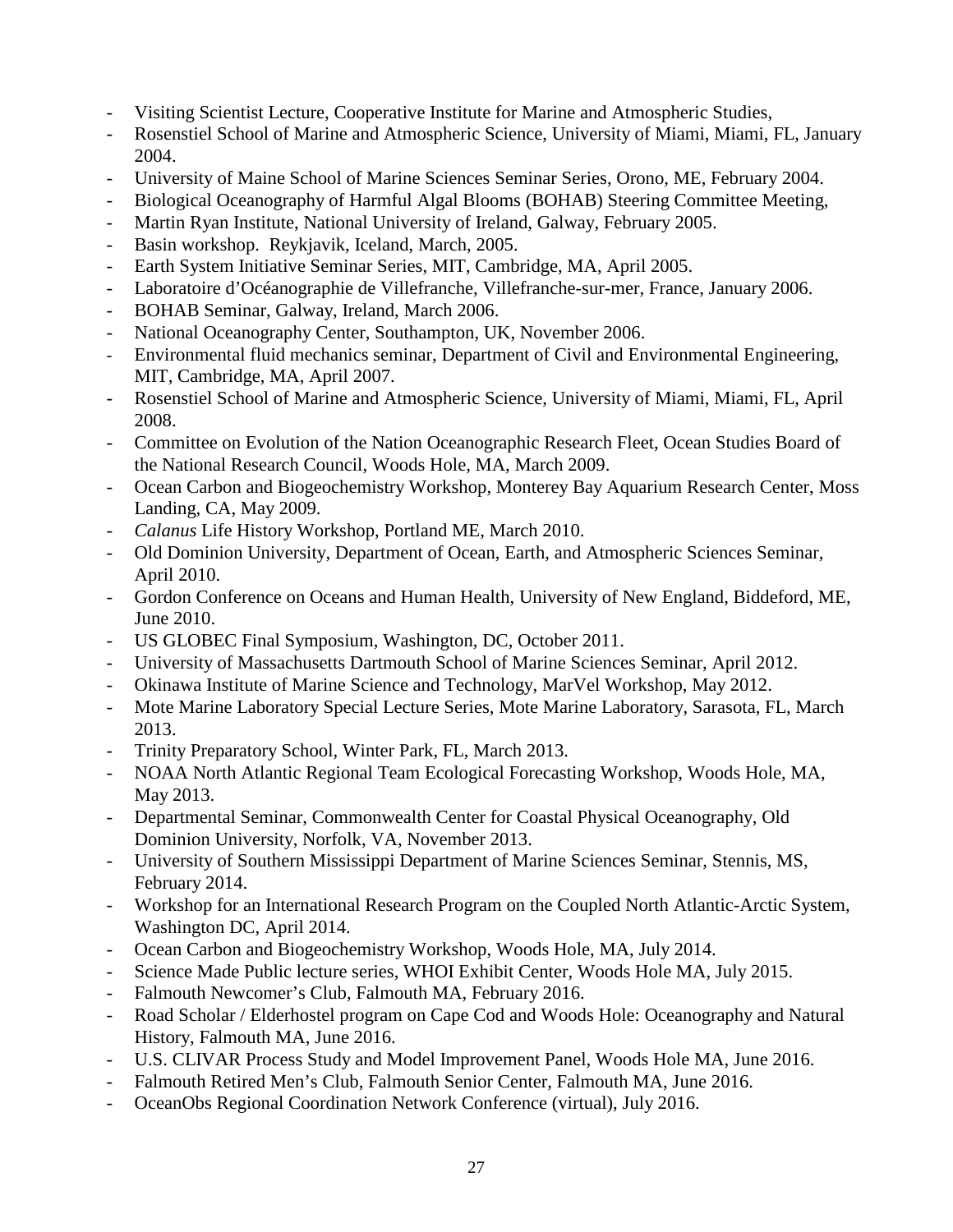- Mechanisms oh physical-biological interaction at the oceanic mesoscale. Third Xiamen Symposium on Marine Environmental Sciences (XMAS-III), Xiamen, China, January 2017.
- Mesoscale variability in intact and ghost colonies of *Phaeocystis antarctica* in the Ross Sea: Distribution and abundance. Institute of Oceanology Chinese Academy of Sciences, Qingdao, China, January 2017.
- A red tide of *Alexandrium fundyense* in the Gulf of Maine. Ocean University of China, Qingdao, China, January 2017.
- Modeling blooms of *Alexandrium fundyense* in the Gulf of Maine: from climatology to forecasting. NOAA HAB/Hypoxia review, Silver Spring, MD, February 2018.

# **PH.D. THESIS**

McGillicuddy, D.J., 1993. Mesoscale Ocean Dynamics and Biological Productivity. Reports in Meteorology and Oceanography, Number 48, Harvard University, 315 pp.

# **PH.D. ADVISORS**

Allan R. Robinson, Harvard University James J. McCarthy, Harvard University

# **POSTDOCTORAL ADVISOR**

Kenneth H. Brink, Woods Hole Oceanographic Institution

# **REVIEWER FOR JOURNALS**

*Bulletin of Marine Science Continental Shelf Research Deep-Sea Research I Deep-Sea Research II Dynamics of Atmospheres and Oceans Encyclopedia of Ocean Sciences Environmental Health Sciences Fisheries Oceanography Geophysical Research Letters Global Biogeochemical Cycles Harmful Algae Journal of Climate Journal of Geophysical Research: Biogeosciences Journal of Geophysical Research: Oceans Journal of Marine Research Journal of Marine Systems Jounral of Physical Oceanography Journal of Plankton Research Limnology and Oceanography Marine Ecology Progress Series Nature Nature Geoscience Oceanography Ocean Modelling*